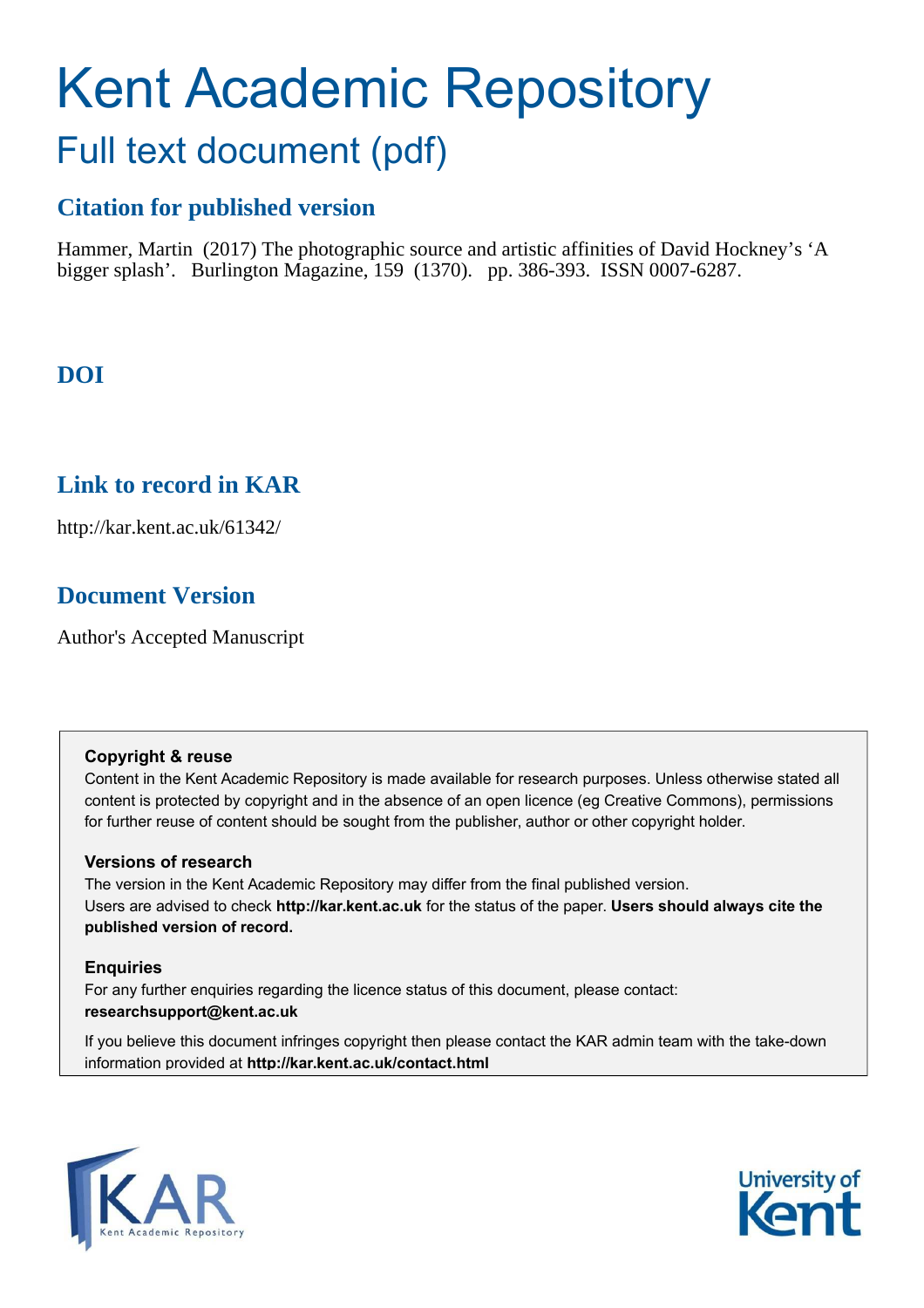#### **David Hockney's 'A Bigger Splash': Taking a Critical Plunge**

Martin Hammer

David Hockney's *A Bigger Splash* (1967 - FIG) has gained a definitive place in the canon of English modernism, indeed of British art in general. The picture is currently celebrating its fiftieth birthday, and starring in the artist's eightieth birthday retrospective touring London, Paris and New York. *A Bigger Splash* doubtless owes its popular appeal to many factors: legibility and economy; the visual wit inherent in implying human action although no figure is actually visible; the evocation of an idyllically sunny environment, the dream of arcadia transplanted from the Roman Campagna to modern California; the precise, well-crafted execution; its reproducibility; and a residual association with the Swinging Sixties. *A Bigger Splash* epitomises Hockney's affection for Los Angeles, as the antithesis of dreary, repressed England. Yet the recent recycling of Hockney's title for that of a rather dark film, about a Mediterranean holiday that goes badly wrong, suggests not merely the continuing resonance of the work, but also its availability to less up-beat readings.<sup>1</sup>

In this article, I want to explore how a close reading and a comparative analysis might illuminate *A Bigger Splash*. Such an approach is in line with the way the work has been displayed in recent years at Tate Britain. In the 1960s gallery, we have become accustomed to peering at *A Bigger Splash* across the open centre of Anthony Caro's constructed sculpture *Early One*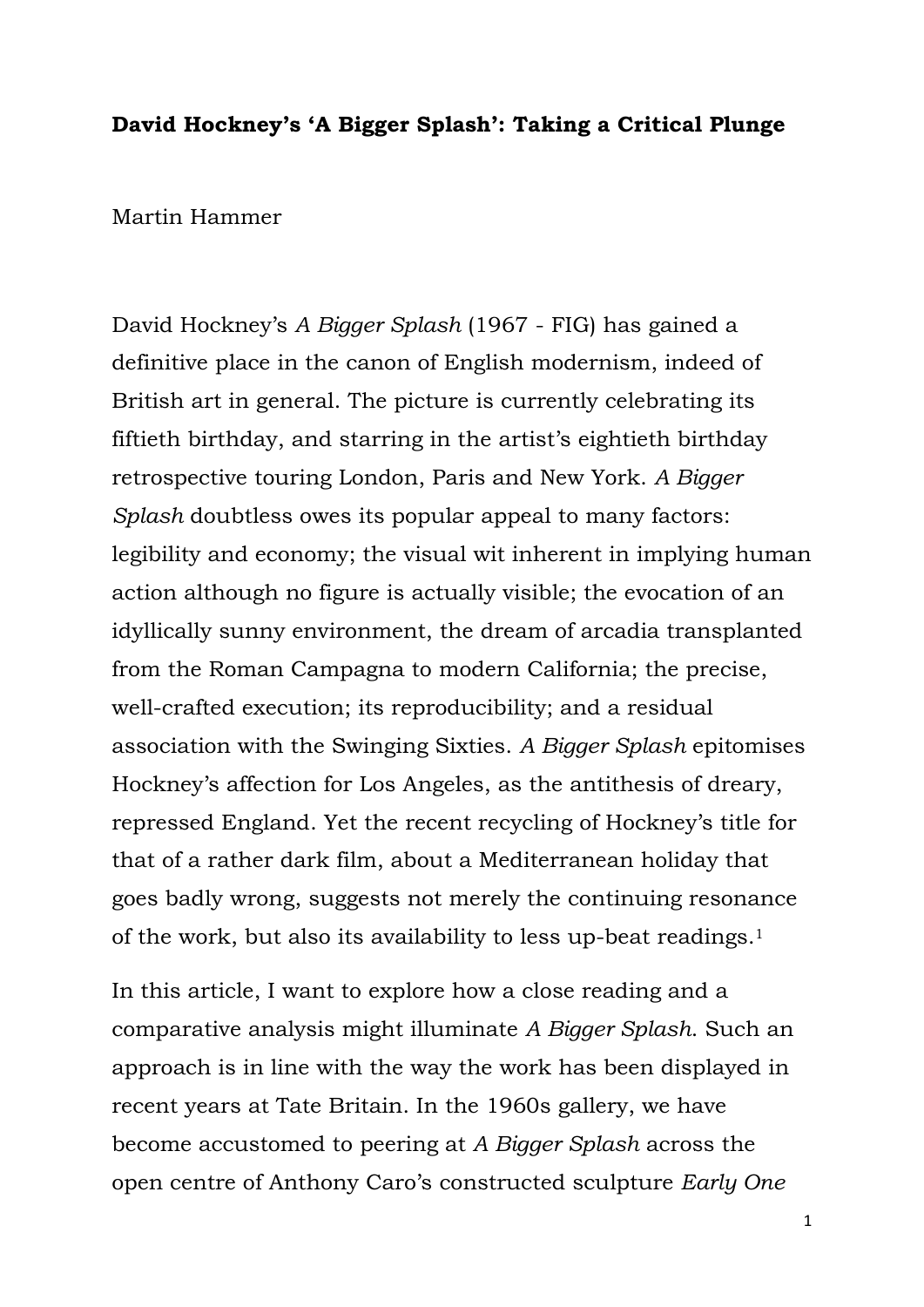*Morning* (1963). Beyond the visual coincidence of Hockney's diving board and the projecting horizontal plane in the Caro, the two works evoke a hedonistic, colourful sensibility, transcending the divides between painting and sculpture, abstraction and Pop figuration. A confrontation between the Hockney and Caro's *Prairie* (1967) would offer a still more striking affinity. The two works share a planarity, weightlessness and horizontality, and a preference for bright, synthetic colour, not to mention the American allusion implicit in the imagery of one and the title of the other, evoking the transatlanticism of these two artists and the period in general.

Confronted in the original, *A Bigger Splash* irresistibly draws the viewer in, spatially and imaginatively. Judging from the understated grisaille reflections in the window, the urban setting wraps around the location that we occupy, having been in conversation (or so we might fantasise) with the individual who has just plunged into the water, their human presence reduced to the merest suggestion of fleshy pink at the base of the splash. The diving board projects and recedes from our side of the pool. Metaphorically speaking, too, we are encouraged to take the plunge, to seek out layers of meaning and association beneath the serene, flat façade. Yet that immersion coexists with an inbuilt distance. The diver has absented him- or herself, leaving us high and dry. The editing out of the nearmost section of the pool surround serves to disembody the viewer. And although the picture contains naturalistic detail, it comes across overall as contrived and simplified. An image of implied momentary action and perhaps spontaneous behaviour is suspended within a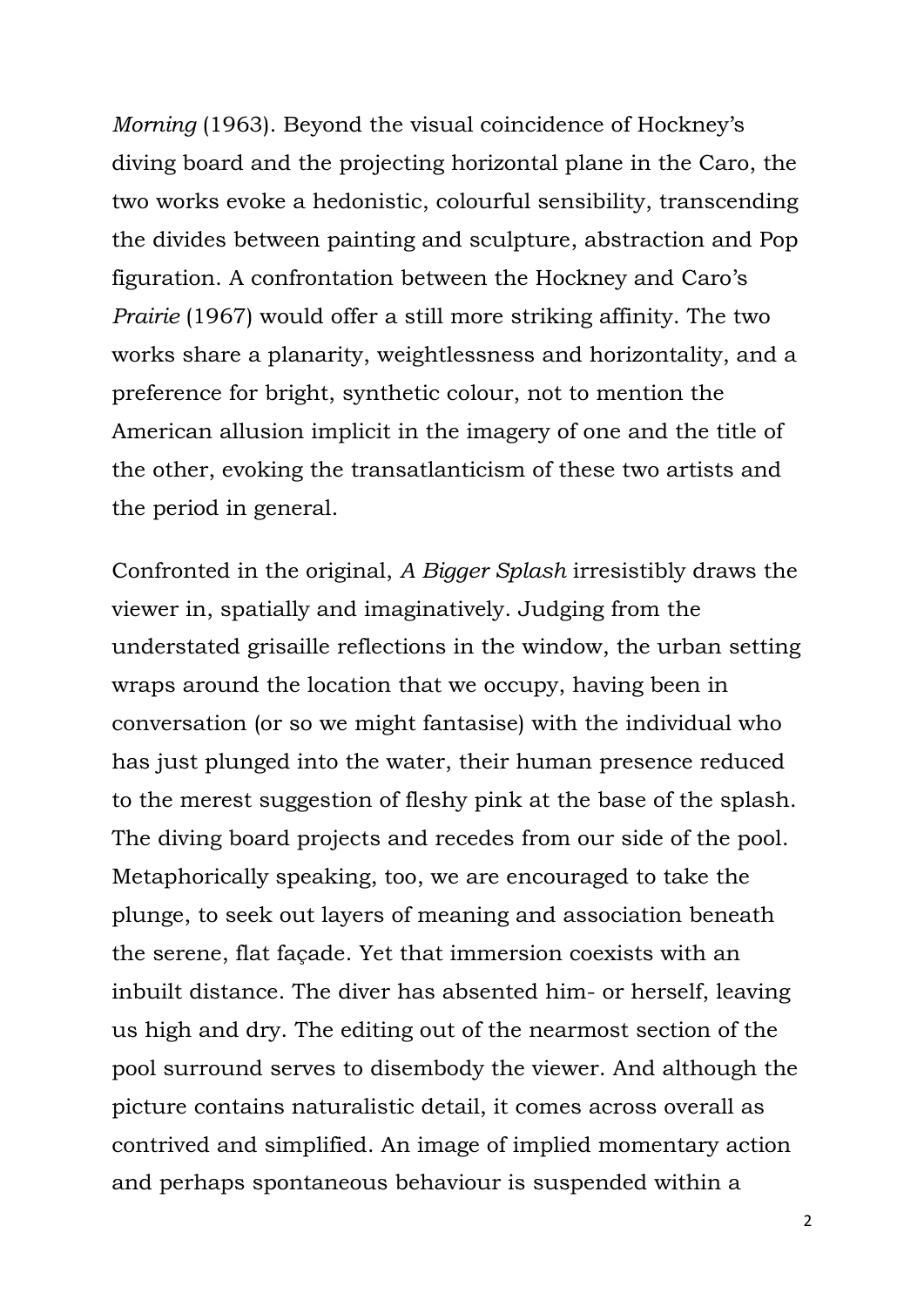painting that looks controlled and careful in the manner of its execution, and emphatically ordered in formal terms. As Hockney aptly remarked, it is 'a balanced composition'.<sup>2</sup> Analytically, we might register, for instance, that the white patch at the heart of the splash is also at the dead centre of the painting's central vertical axis. The unbroken transverse band at the far side of the pool likewise occupies the horizontal centre of the painting. The area above is bisected by zones describing the building and the flat blue sky. Spatially, the perspective of the diving board recedes in the direction of the small chair, while its ochre colour is picked up in the simple eaves of the building. A vertical, continuing the more visible of the two trees, coincides roughly with the meeting of the horizontal and diagonal lines describing the right-angle at the end of the diving board, viewed in perspective; and so on.

Aesthetic detachment might be seen to reflect the circumstances of the picture's creation. *A Bigger Splash* was actually completed in Berkeley, where Hockney was teaching from April to June 1967. In fact, the painting was the elaboration of an idea explored in two pictures produced the previous year, *The Little Splash* and *The Splash*. <sup>3</sup> In that sense, *A Bigger Splash* comprised a distillation of Los Angeles, a simplified and idealised representation that he realised with the benefit of geographical and emotional distance. Moreover, the two previous variations had both been exhibited and sold in New York at the Landau-Alan gallery, during Hockney's successful one-man show of April 1967, organised in conjunction with his London dealer Kasmin.<sup>4</sup> The decision to make the larger version that spring may therefore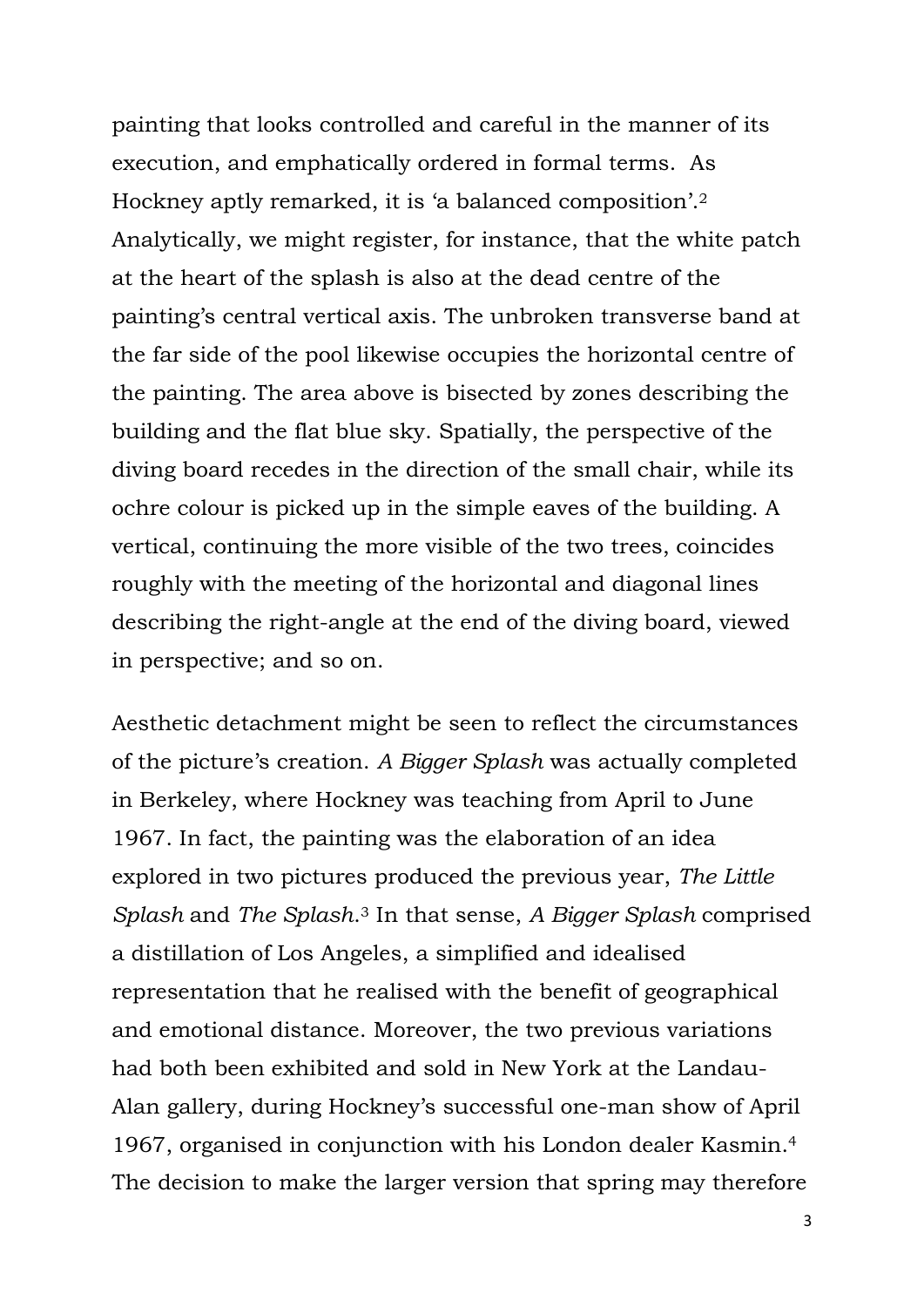also have had a commercial dimension, looking ahead to his next show. *A Bigger Splash* was shown early the following year at Kasmin's, and acquired by the gallery's backer. 5

The splash pictures evidently spoke to audiences and collectors remote from Los Angeles, who relished the exotic theme but also appreciated the contemporary aspect of Hockney's idiom. The intensity of colour, underlying clarity and geometry, and the use of flat, unmodulated paint, acrylic rather than oil, applied with a roller and with masking-tape establishing sharp edges, would all have brought to mind the large abstract paintings of Kenneth Noland or his British counterpart Robyn Denny.6 Such artists were being exhibited to critical acclaim at Kasmin's, which, aside from Hockney shows, largely operated as a London outpost of Post-painterly Abstraction.7 Hockney described building up *A Bigger Splash* initially as an arrangement of blocks of flat colour, which were then rendered spatial and representational through the insertion of pockets of detail. Similarly, he noted that *A Lawn Sprinkler* 'looked at one point exactly like a symmetrical Robin (sic) Denny painting'.8 In *A Bigger Splash*, Hockney's palette and diving board could be seen to allude to Dennys such as *Ted Bentley* (1961) and *Little Man* (1964-5). In the latter, the central vertical strip, more animated surround, and white border may even have triggered associations for Hockney with swimming pool imagery.<sup>9</sup>

For viewers, then, *A Bigger Splash* must have seemed poised, knowingly and appealingly, between abstraction and figuration. In tone, the painting is likewise ambivalent. The sophisticated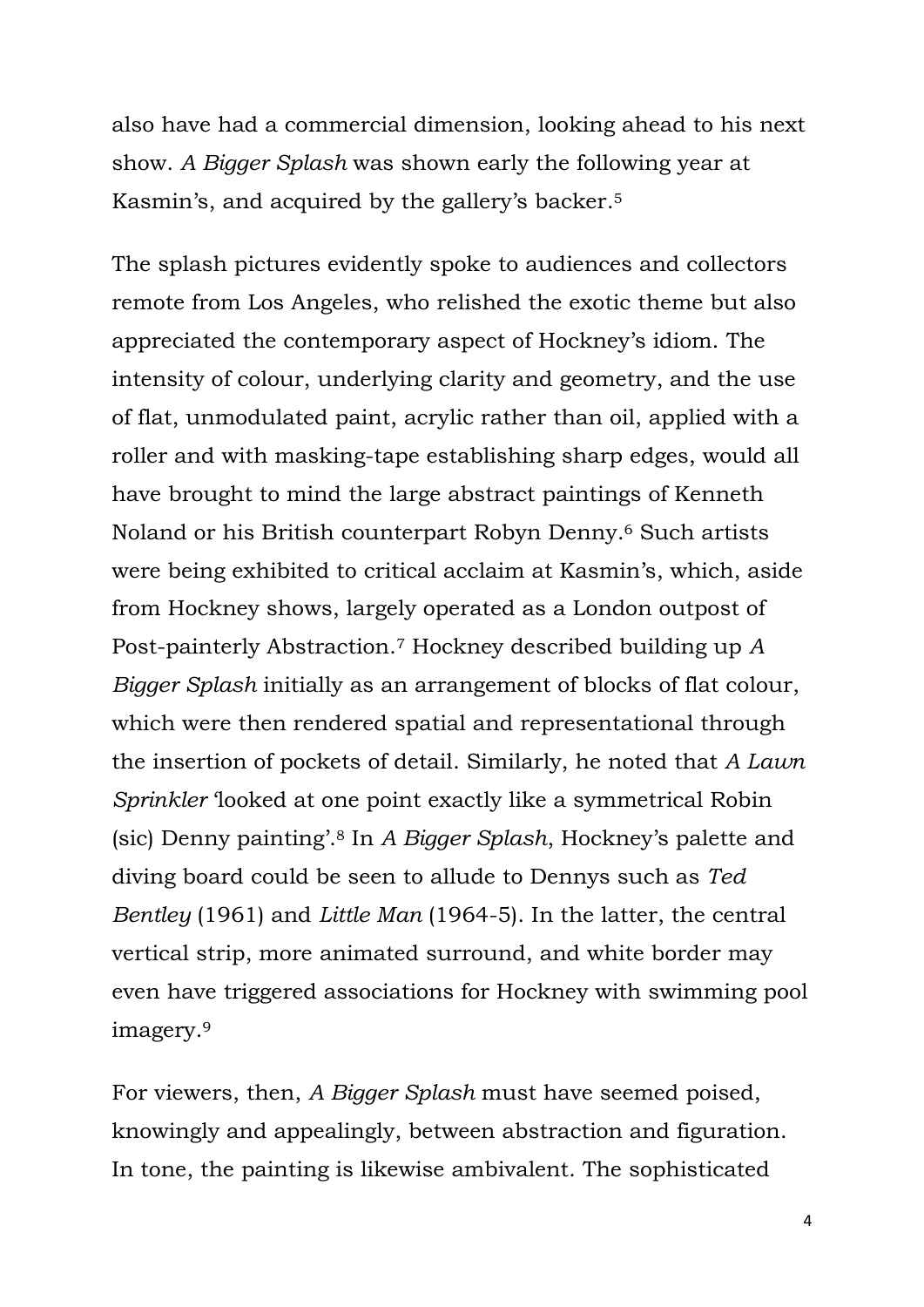viewer might perceive an ironic aspect to Hockney's depictions of the Californian good life, implicit in the insubstantial architecture and vegetation. But most commentators have presumed a celebratory motivation. Outdoor pools were bound up with an erotic frisson in both heterosexual and homosexual milieux. The motif offered one obvious pretext for the display of nearly naked male bodies, as adapted elsewhere by Hockney from magazines such as *Physique Pictorial*. <sup>10</sup> Given the current status of the pool in Los Angeles houses as the focus of family life, a latter-day 'hearth' for one commentator in 1967, Hockney's several variants can be seen to extend his 'assimilationist', domesticated vision of homosexual identity.11 One reading has discerned oblique selfportraiture in this image of 'undiluted pleasure and satisfaction':

The subject of *A Bigger Splash* is both a disappearance and an immersion – the vanishing of the diver, his entry into the pool – which was surely Hockney's way of dramatising his own feelings on having arrived in America. He too had made his getaway, had plunged into a new and delightful place. The artist does not actually show us his alter ego, the diver, revelling in the sudden silence of underwater. But he makes much of the splash that hides him from us… a flurry of excited white paint into which the painter seems to have distilled all the happiness and energy of being young, and in love, and exactly where you want to be; an ejaculation of  $j$ oy.<sup>12</sup>

By extension, we could even locate the picture within a minor artistic tributary, rooted in Dada, whereby the splash motif is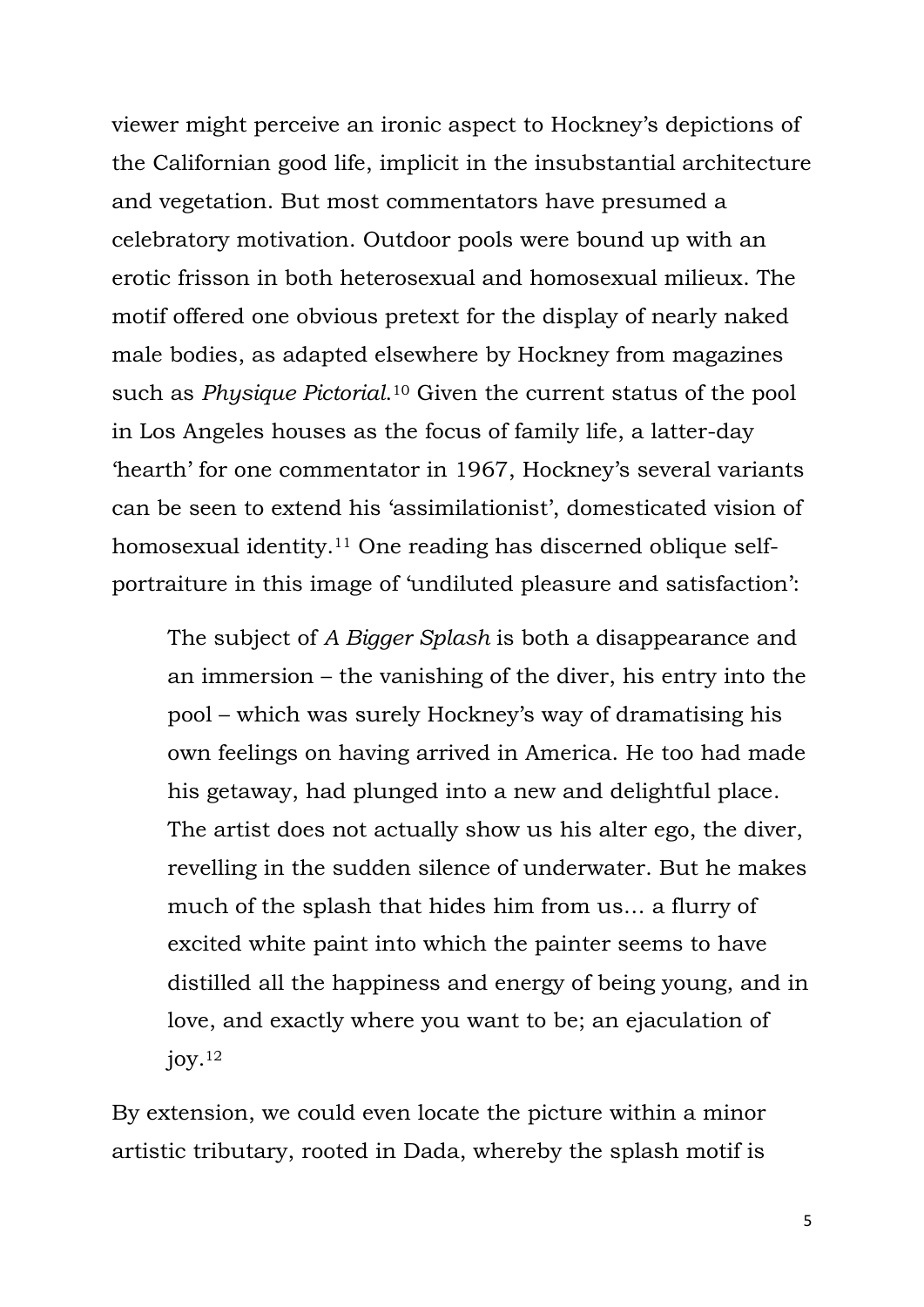associated with sexual excitement.<sup>13</sup> The idea was launched by Francis Picabia around 1920 and elaborated in Marcel Duchamp's 1946 *Paysage Fautif*, an ironic response to the macho, gestural aesthetic that was currently emerging in his vicinity in New York, and a work which has been recently revealed to be masturbatory in the literal sense.14 The association with Hockney's image may seem far-fetched, although we should note that Duchamp was in the air following his 1963 retrospective in Pasadena. In *A Bigger Splash*, too, one might well discern an ironic reference to Abstract Expressionism. Hockney doubtless knew the recent work of Willem de Kooning, which channelled a newly pastoral sensibility into colourful abstractions, as in the evocation of water, sunlight, sand and flesh in *Door to the River* (1960). More vividly still, De Kooning's *Merritt Parkway* (1959 - FIG), with its dramatic explosion of white, floated against deep flat blue and audaciously applied with house-painters' brushes, offered a striking visual precedent for *A Bigger Splash*. <sup>15</sup> Hockney surely conceived his own fastidious and more illustrative variation on the splash theme as a knowing reference to such precursors, given that De Kooning's 1959 sellout show at the Sidney Janis Gallery, featuring works like *Merritt Parkway*, was reviewed in *Time* magazine under the title 'Big Splash'. <sup>16</sup> Hockney's familiarity with the issue and review, whether encountered back in London or more recently in America, is further implicit in Hockney's subsequent comment on how he had relished the idea of taking two weeks to render painstakingly a momentary splash in paint. The *Time* piece had noted how De Kooning 'has clearly moved toward landscape…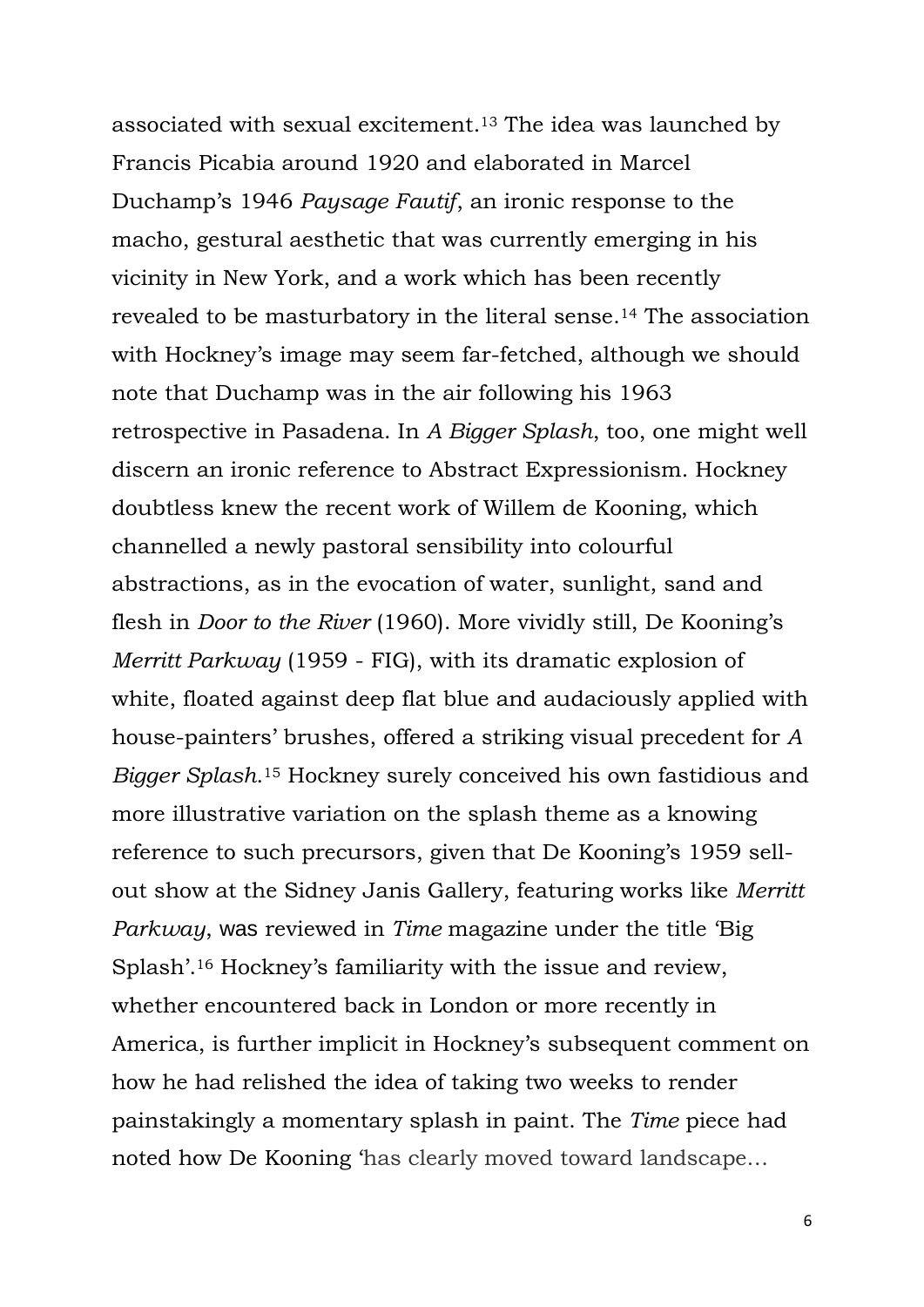images swim closer and more sturdily to the surface'. The artist was quoted on his spontaneous method of working: '"I'm not trying to be a virtuoso," he explains, "but I have to do it fast. It's not like poker, where you can build to a straight flush or something. It's like throwing dice. I can't save anything"'. In contrast, Hockney's picture, which was bigger than *Merritt Parkway*, was generated by means of calculated adjustments, within the process of execution and from one painting to another.

In terms of imagery, *A Bigger Splash* was the culmination of a series of pool pictures projecting Hockney's highly selective vision of Los Angeles. In reality, the city was noted for its banal architecture, suburban sprawl, its traffic and freeways, and for its significant social issues and inequalities. The Watts Riots, prompted by racial tensions, had caused spectacular levels of destruction in August 1965. Hockney focussed not on the public sphere, but on private existence in interiors and secluded gardens with pools, once a preserve of the very rich but now an increasingly widespread feature of middle-class housing. *A Bigger Splash* echoes a strand of imagery surveyed in the recent exhibition *Backyard Oasis*. <sup>17</sup> Imagery of domestic pools were ubiquitous in the windows of real estate agents, and in architectural journals and lifestyle magazines such as *House Beautiful*, showing off the fashionable modernist houses which had been sprouting up since the war in Palm Springs, Beverley Hills and elsewhere in southern California.18 These were the springboard for stunning photographs by the likes of Julius Shulman, as in the richly tonal black and white images of, for instance, the Edgar J. Kaufmann House in Palm Springs (1947),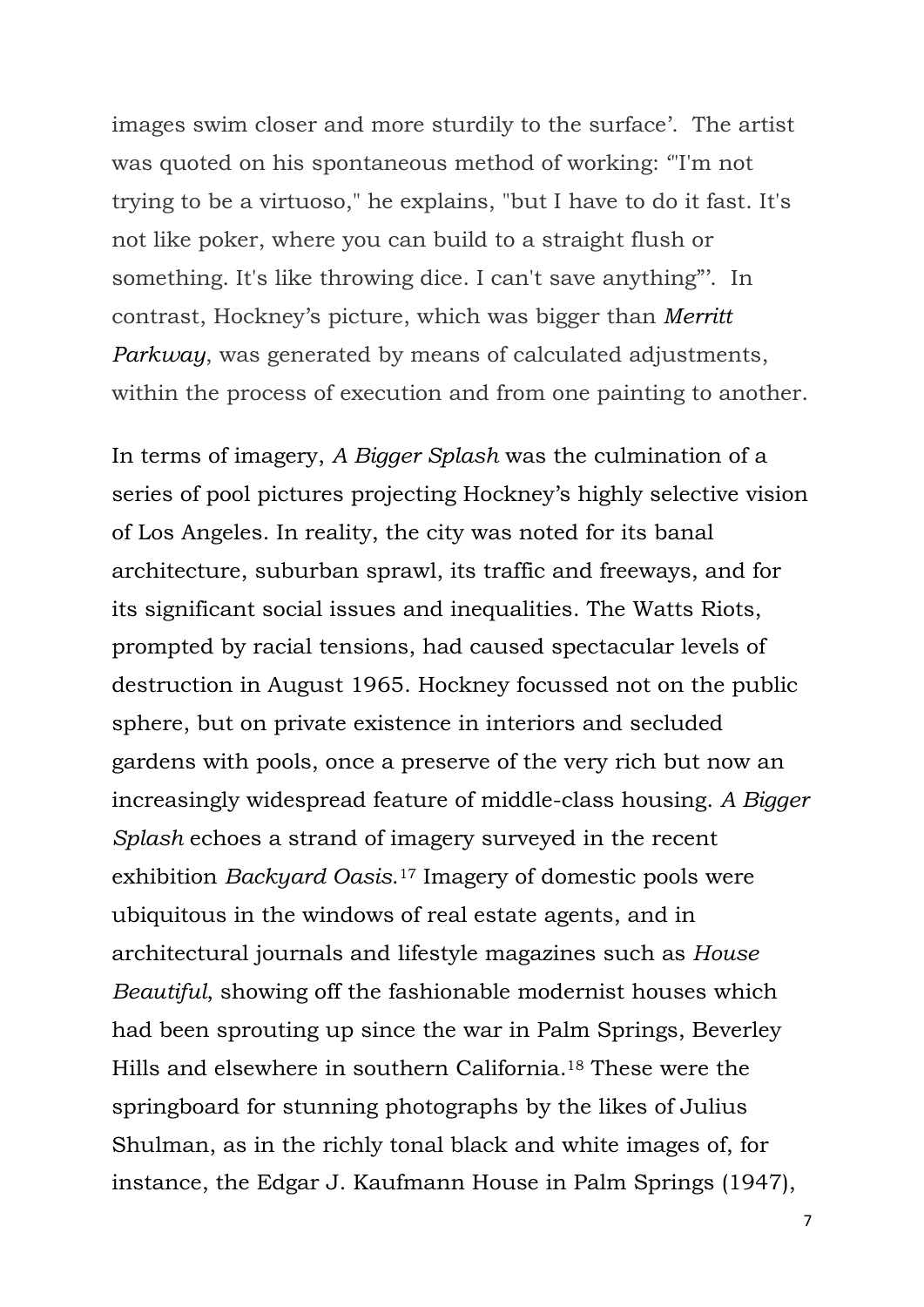or the later colour shots of the Case Study houses in LA.19 The elimination of figures and general air of theatricality in such imagery, combined with their compositional virtuosity, could well have appealed to Hockney and informed his conception of *A Bigger Splash*. The pool theme featured too in more vernacular kinds of photography, notably the postcards and brochures that sought to project a favourable image of vacations in the west, from Las Vegas to California, as mass, driving-based tourism took off in the US. Hockney's picture alludes to the exaggerated colours and aura of fantasy pervading this imagery, with the wide white border signifying not just postcards, but also polaroid photography. The Polaroid Swinger had been launched in 1965, and Hockney recalls acquiring his first camera at this time.<sup>20</sup>

In sum, the initial impression of *A Bigger Splash* begins to give way to a more complex sense of reality mediated through artistic invention and through layers of photographic reference. As the artist commented, pools were a perfect vehicle for pursuing his ongoing interest in the relationship, necessarily oblique, between art and external reality. In particular, pools permitted him to engage with the problem of depicting in paint something as transient, insubstantial, multi-layered and sparkling as the substance of water. The splash pictures explore the related paradox of describing a momentary splash in works whose laborious execution inevitably required hours, if not days. The artifice involved is dramatized through Hockney's exaggeratedly painstaking rendition of a sensation that we can in fact only experience through the intermediary of an instantaneous photograph. In that sense, too, viewers gazing at *A Bigger Splash*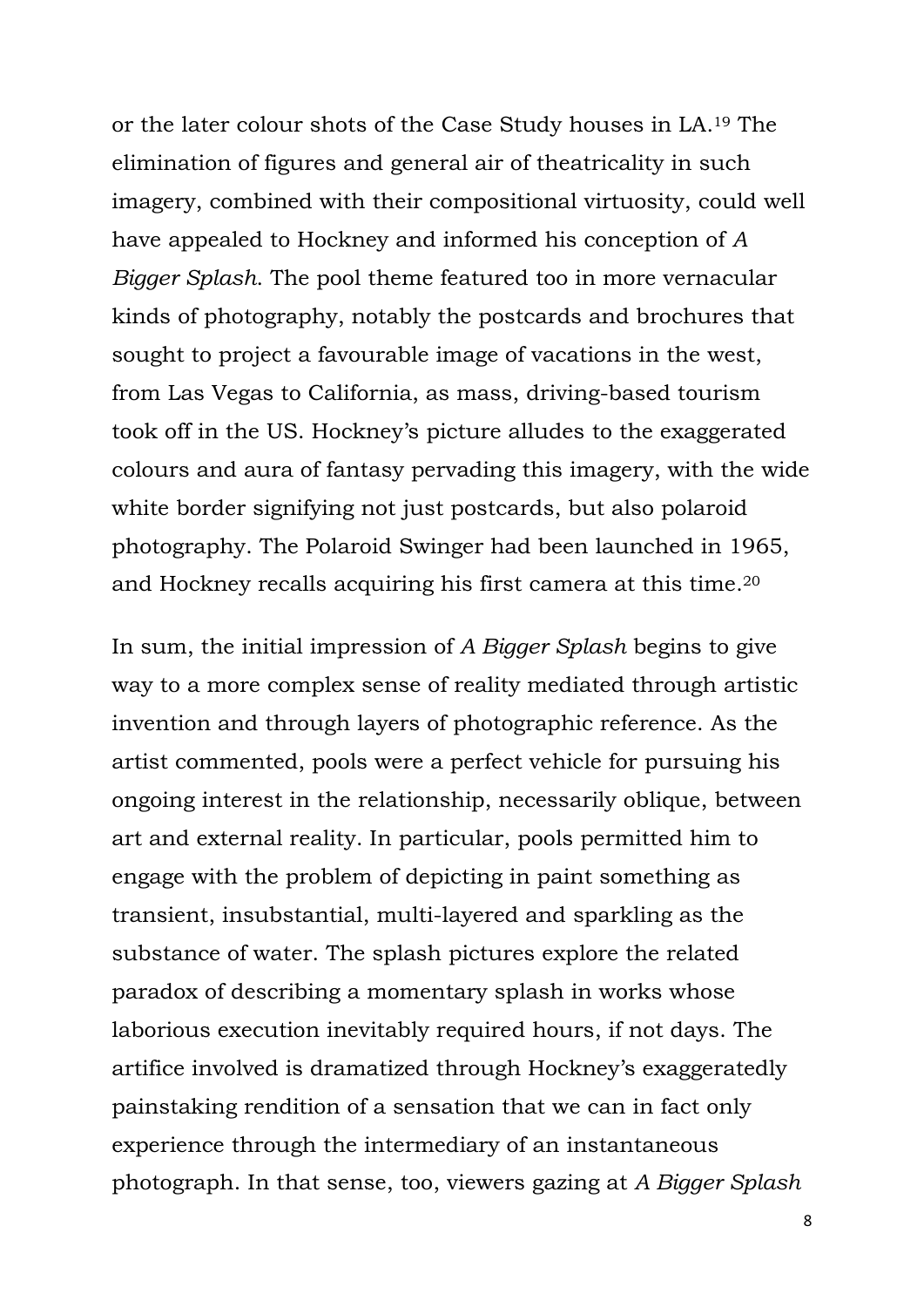will instinctively grasp that they are contemplating a painting of a photograph.

Hockney acknowledged that in this case he had used 'a photograph I found in a book about how to build swimming pools I found on a news stand in Hollywood'. <sup>21</sup> Indeed, the specific source for *A Bigger Splash* was, I can reveal, the utterly banal image employed as the cover of a popular technical manual, which had first been published in 1959 and went through several subsequent editions (FIG)*. <sup>22</sup>* The splash, diving board and general structure of the motif, along with details of the building behind the pool and the landscape backdrop, were all quoted in *Little Splash*. A good deal was already omitted: the trees, pool furniture, complex reflections on glass and water, and above all the couple looking admiringly at their athletic offspring. In Hockney's second version and then in *A Bigger Splash*, the replacement of the folksy architecture with something more modernist, the substitution of a pair of palm trees for the mountains and other picturesque details, and the general sense of order, serve to heighten the effect of distillation. In the absence of explicit figures and setting, we are left with the Platonic idea of house and pool as the collective fantasy of wealthy, sophisticated Los Angeles society.

*A Bigger Splash* registers a general shift in Hockney's work towards a more naturalistic treatment of space, texture and light, which culminated in the big double portraits of the late 1960s. The closest parallels are found in his other pictures from 1967. *A Lawn Sprinkler*, *A Neat Lawn* and *A Lawn Being Sprinkled*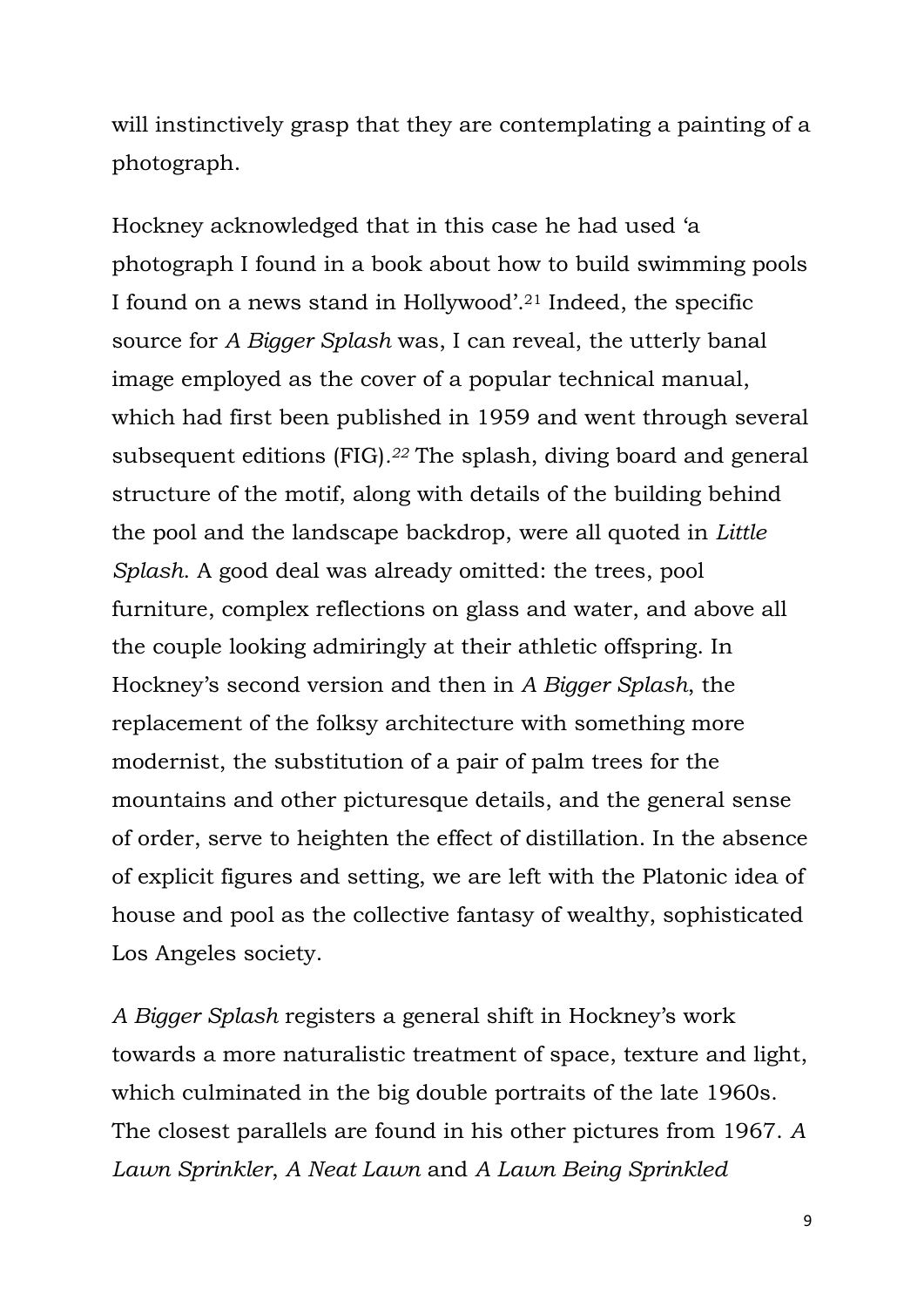similarly play off the frontal structures and spaces of manicured gardens against the ephemeral, transparent forms produced by the emissions from sprinklers.<sup>23</sup> In other works, such as *Savings and Loan Building* and *The Room, Manchester Street*, a portrait of Patrick Proctor, observed detail is combined with a high level of geometric rigour.24 The greater simplification in *A Bigger Splash* was attuned to the larger format, and calibrated to Hockney's descriptive purpose: 'The clear light of California suggested simple techniques as the light in a London room suggested an older 'chiaroscuro' technique'. <sup>25</sup>

At the time, informed observers might have positioned such works in relation not just to abstraction but also to an emerging tendency variously known as super-realism, hyper-realism, and photo-realism. This trend had been launched in 1966 with the show *The Photographic Image*, organised by critic and curator Lawrence Alloway, a fellow expatriate Brit, for the Guggenheim Museum in New York.<sup>26</sup> The exhibition included work by Richard Artschwager, Lynn Foulkes and Malcolm Morley, alongside artists who transposed photographic images more directly into their work by means of collage or silkscreen transfer, as opposed to transposing imagery from photograph to painting.27 Subsequent surveys concentrated more exclusively on this latter possibility, embracing figures such as Chuck Close and Richard Estes. Alloway explained his insistence on reference to photographic sources in the experience of making and viewing this type of work: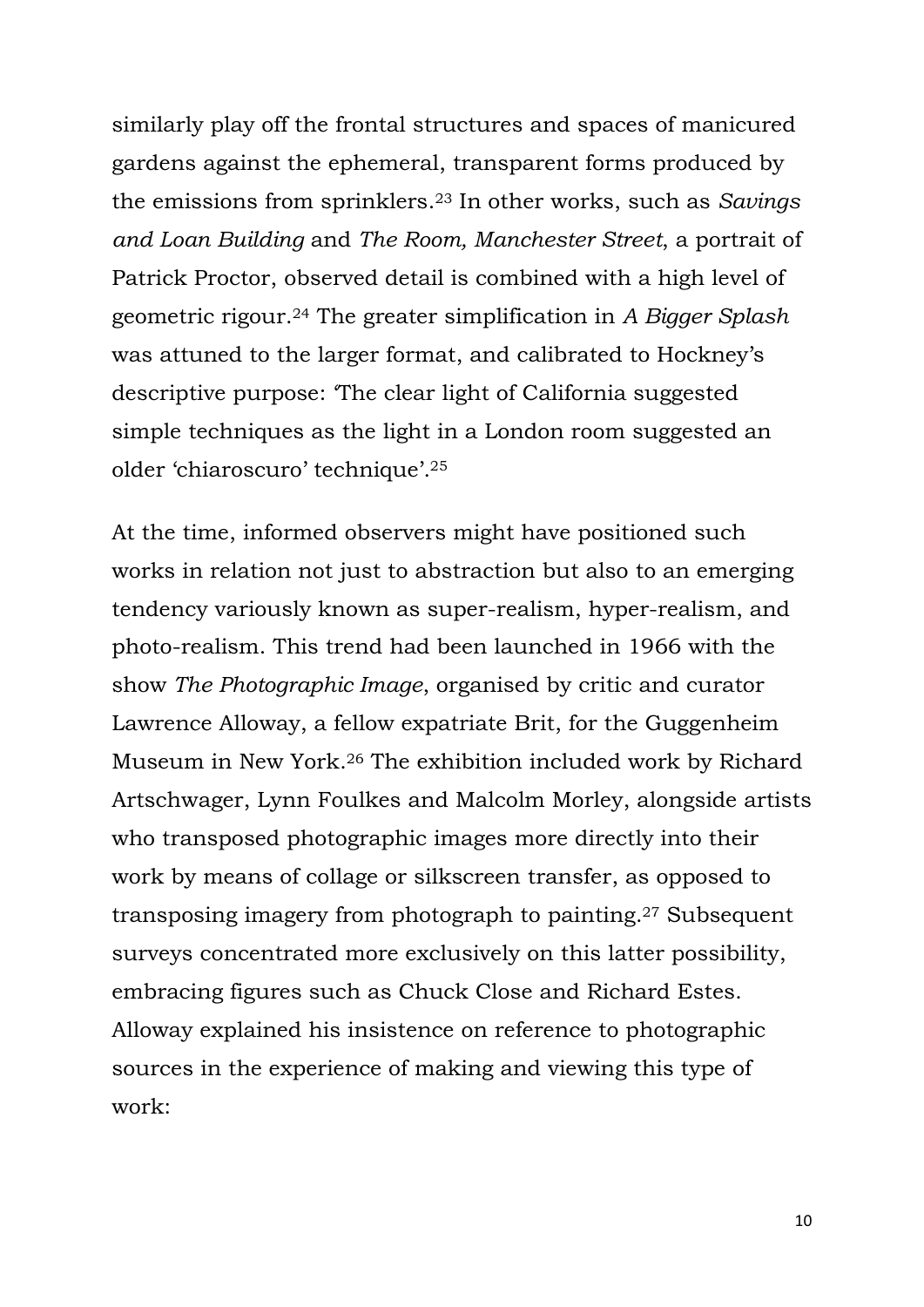... when we look at a photographic realist painting there is a double image: we see both a painting and an image clearly derived from a photograph. The painting carries a reference to another channel of communication as well as to the depicted scene or object... Such a view seems to accord with the fascinating realism of everyday subjects oddly distanced from us, of complex references rather than substantial preferences, that characterize photographic realism.<sup>28</sup>

Hockney identified with this tendency to a degree, but in hindsight insisted that his own practice stood apart:

In America, it was the period when photo-realism was becoming known, and I was slightly interested in it... I never used their technique of projecting a colour slide onto the canvas, so that you're really reproducing a photograph. I just drew the photographs out freehand. It was still similar to using a photograph from *Physique Pictorial*... In photorealism the subject-matter is not the actual objects represented on the canvas, it's a flat photograph of those objects.<sup>29</sup>

For Alloway, the exemplary practitioner of the new aesthetic was Morley, whose one-man show of paintings of ocean liners and cabin interiors took place at New York's Kornblee Gallery in February 1967, a few weeks before Hockney's show in the city.<sup>30</sup> The two artists were in friendly contact, since Morley's chateau and castle pictures were said by Alloway to have been based on a postcard from Hockney.31 They presumably got to know one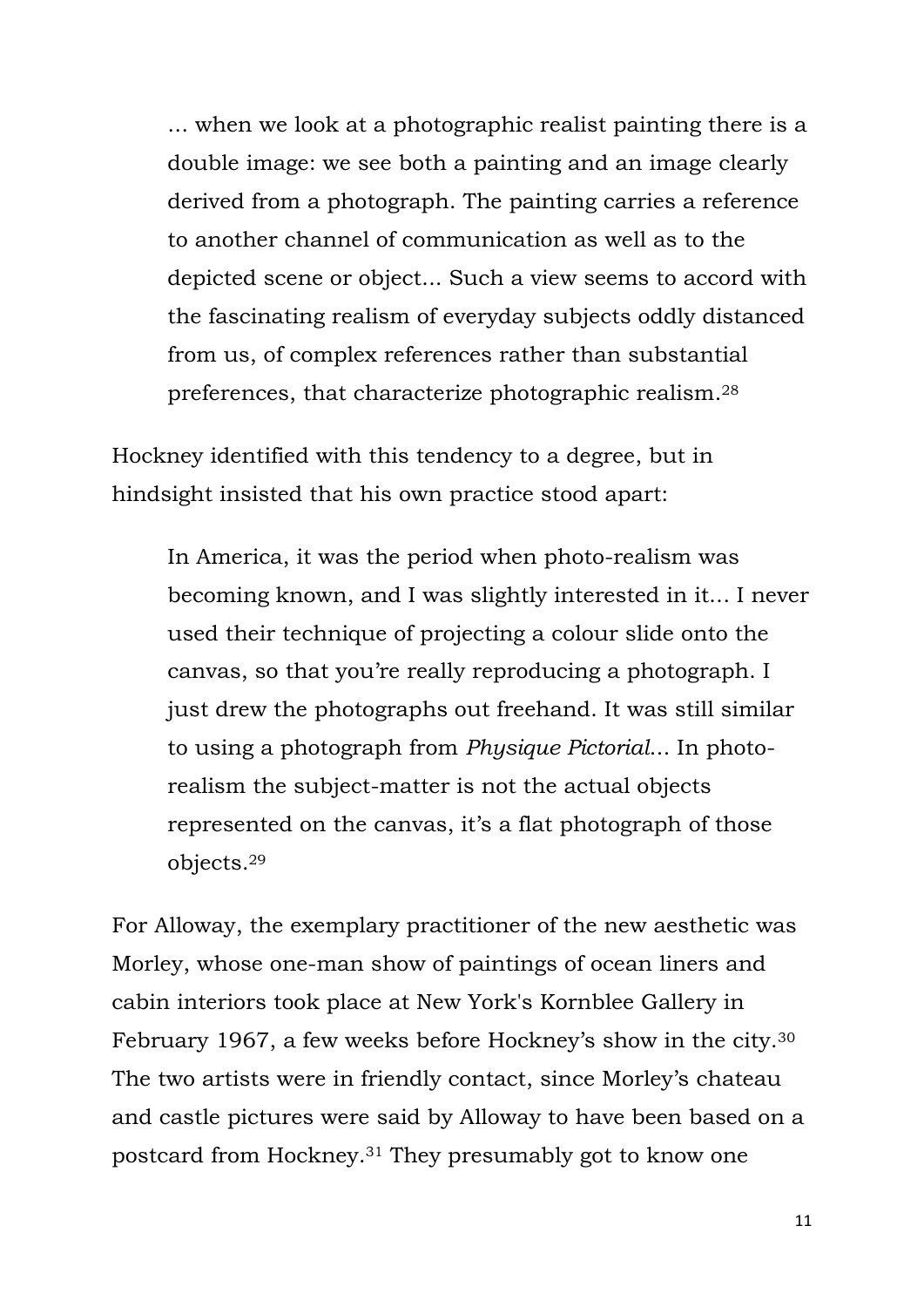another in America, given that Morley had left London for America a year before Hockney moved down from Yorkshire. There is an intriguing convergence between *A Bigger Splash* and Morley's *Diving Champion* (1967), which was based on a page from a Good Year calendar, as the inscription makes clear.<sup>32</sup> Beyond the shared imagery, both works employ a wide white border, evoking photographic formats, and a bright, synthetic palette, dominated by intense blues, suggesting commerciallyproduced imagery. Yet the comparison also highlights Hockney's more ambivalent attitude towards the hedonistic theme, epitomised by the visibility and youthful glamour of Morley's diving figures. *Diving Champion* (FIG) flaunts its origin in routine, cliched imagery, and invites the viewer to reflect on the transposition from an ephemeral, disposable source, typically encountered in a quite working-class social environment, into a large, hand-made painting. *A Bigger Splash* triggers subliminal associations with vernacular imagery and predictable feelings. Yet it interposes, as noted, a sense of distance, aesthetic, emotional and imaginative, between spectator and imagery, a space into which darker resonances might also intrude.

In 1967, especially perhaps in California, it was hard to escape a sense of the American dream turning into a nightmare. That summer, racial tensions escalated into full-scale urban riots in Detroit, Newark, Cleveland, Washington, D.C., Chicago, and Atlanta.33 In Los Angeles, June witnessed a massive march protesting against the Vietnam War. American involvement had been escalating over the past couple of years, leading the previous month to the bombing of Hanoi. The campus at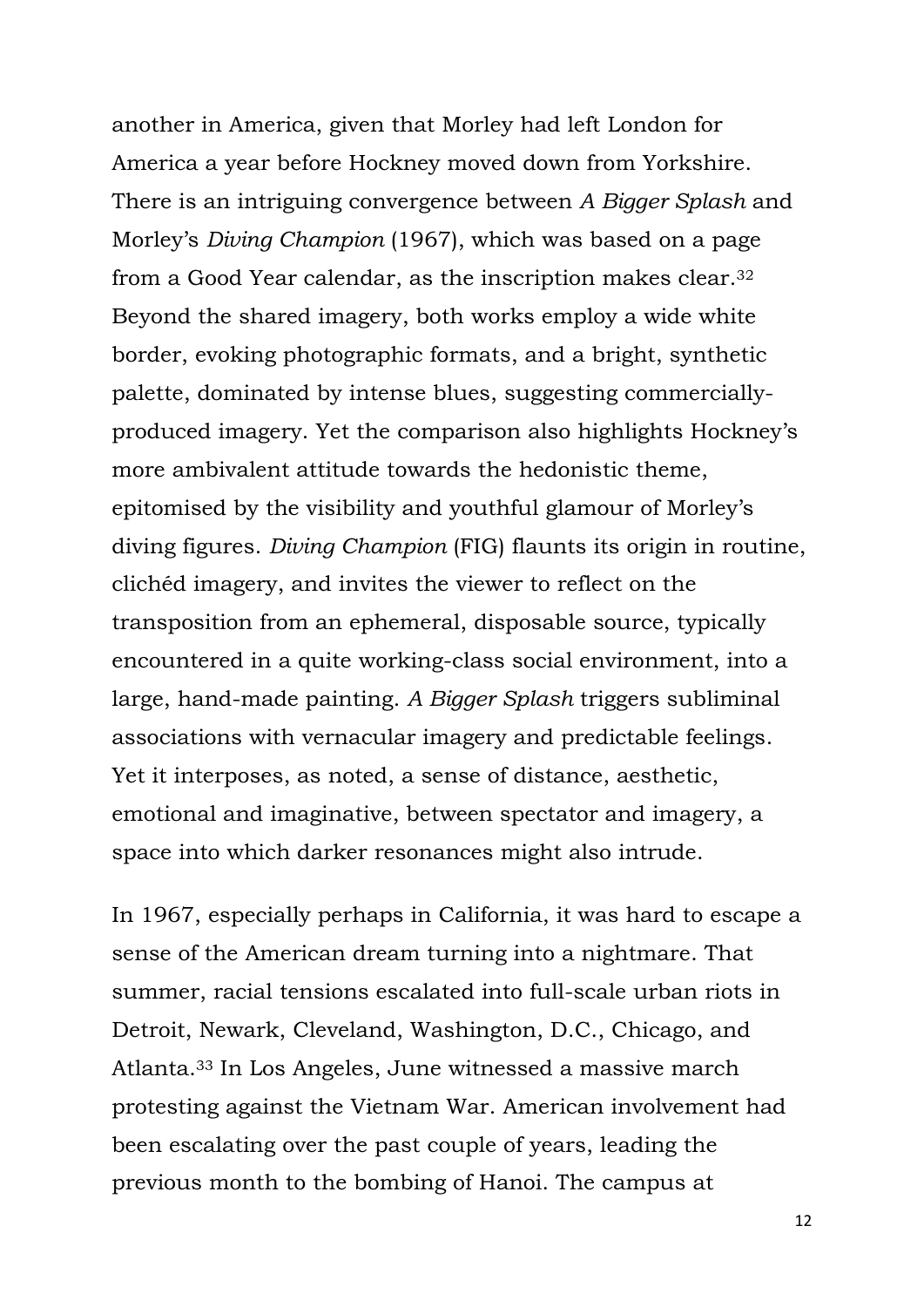Berkeley, where *A Bigger Splash* was realised, was the single most intense focus of protest and anti-establishment agitation anywhere in the country, uniting students and faculty. Hockney was not immune and evidently attended some anti-war meetings.34 A relevant parallel is R.B. Kitaj's 1967 painting *Juan de la Cruz*, a surreal but also politically-charged image of a black soldier inside a helicopter, with an incongruous view through the window of a naked woman walking the plank towards the sea at the behest of pirates, the latter motif loosely recalling *A Bigger Splash*. <sup>35</sup>

However, what the juxtaposition with Kitaj also emphasises is Hockney's distinctive focus on purely architectural motifs. This was compatible with the abstract impulse in his work, but suggests too a certain affinity with art of the inter-war period. It can be argued that Hockney retained a sense of his English identity, as a filter through which to describe American subjects. We might perceive in *A Bigger Splash* a remote echo of Paul Nash's faux-naïve insertion of geometric elements into depopulated landscapes, triggered in turn by an interest in the early work of Giorgio de Chirico. At the Tate Gallery, Hockney could have seen Nash's *Landscape at Iden* (1929) and the more obscure *Blue House on the Shore* of around 1930 (FIG). The latter, especially, prefigures the simplifications of *A Bigger Splash*, and even the mountainous backdrop of the first version. In a sense, The Hockney presented California as the new Mediterranean, the terrain to which Nash was alluding. At the same time, *A Bigger Splash* can profitably be regarded as Hockney's homage to a specifically American realist mode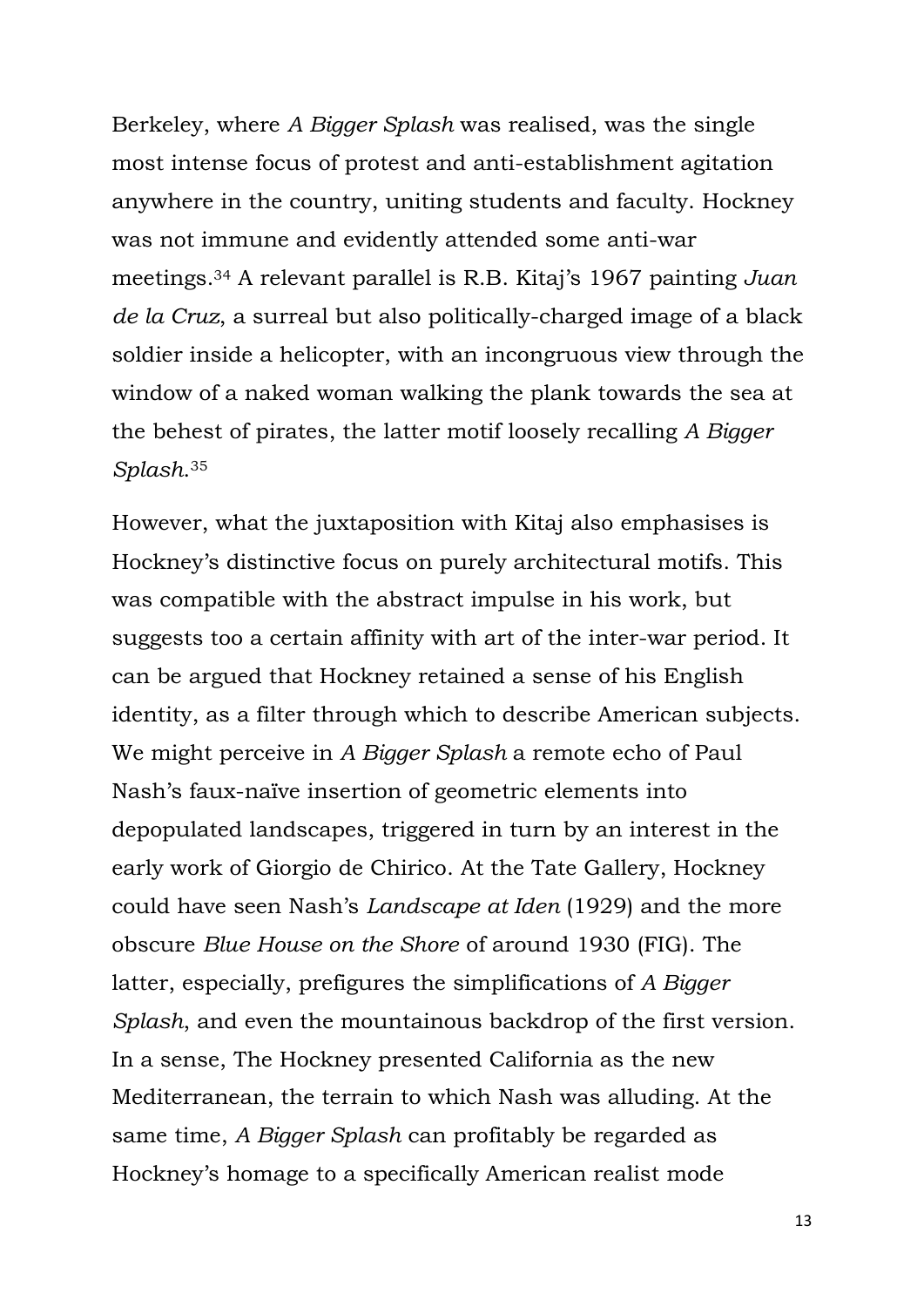concurrent with Nash. This was epitomised by Edward Hopper and the Precisionist Charles Sheeler (both of whom had died recently, in May 1967 and May 1965 respectively, having been hailed as precursors of new trends). According to his friend Henry Geldzahler, Hockney greatly admired their work, in which vivid description of light, space and architectural detail was combined with emphatic compositional order and often with an elimination of the figures who traditionally served to animate the scene.<sup>36</sup> Both artists were virtuaIly unknown in Britain at this time, but Hockney would undoubtedly have become aware of their work in public and private collections in America, as well as via reproductions. Sheeler foreshadowed the practice of working from photographs, and a painting like *Classic Landscape* (1931) provided a model for the structural rigour, clarity of light, spatial frontality and emphatic perspective that Hockney employed in *A Bigger Splash.*<sup>37</sup> Hopper, on the other hand, produced a seemingly dispassionate realism suffused with subjective feelings of alienation and loneliness, an undertone that we might equally project into the Hockney.

The Los Angeles art scene provides additional points of reference for *A Bigger Splash*. It is well known that Hockney was somewhat involved in the city's artistic community (his friend Nick Wilder ran a gallery). During the 1960s, Los Angeles was second only to New York in sustaining a practising avant-garde, embracing diverse commitments to Neo-Dada, abstraction and Pop aesthetics.38 The key figure was Ed Ruscha, whose most original contribution was his series of photobooks, launched by *Twenty-Six Gasoline Stations* (1963), extending a deadpan Pop aesthetic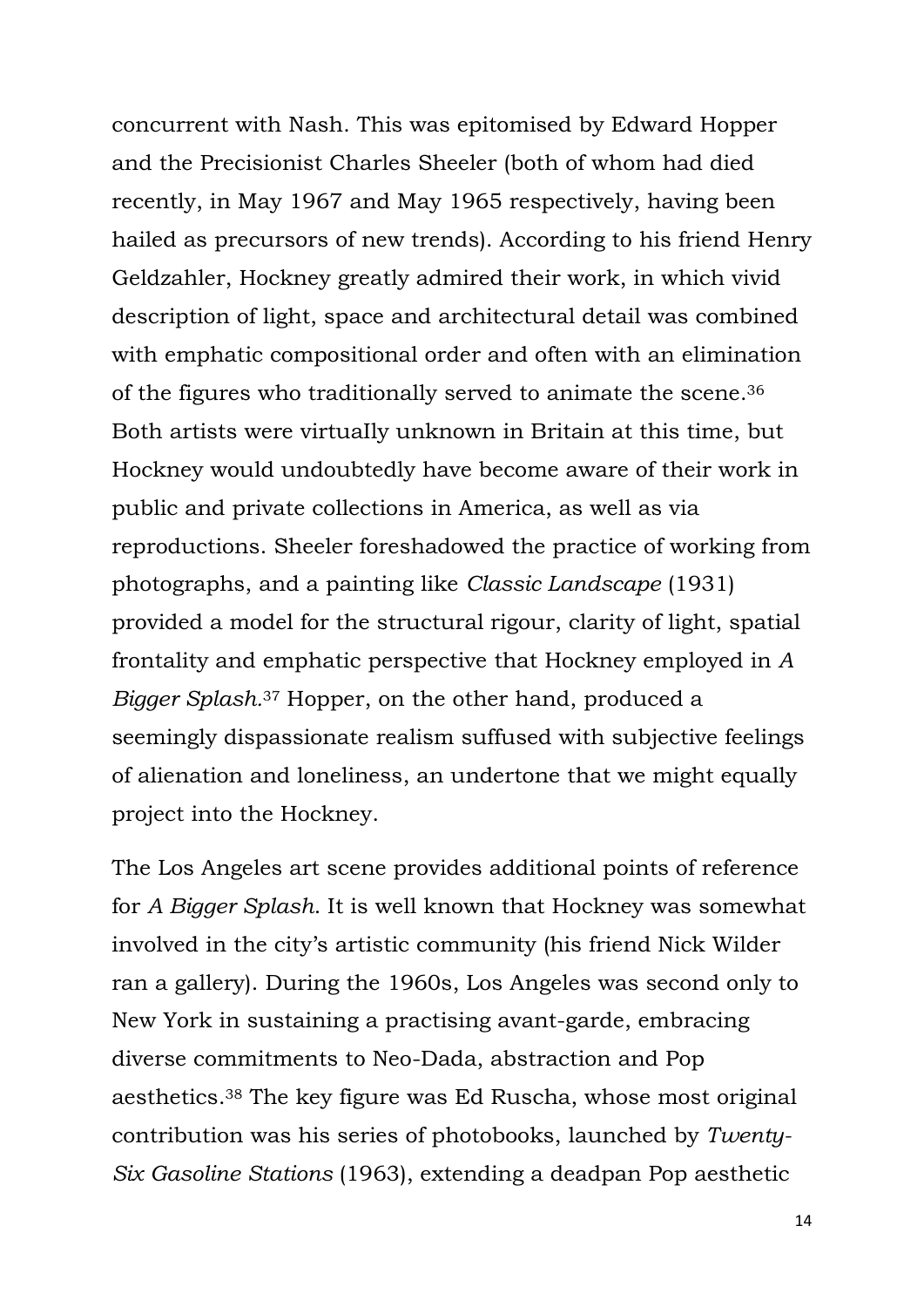to a fresh medium, and to subject-matter centred on vernacular LA buildings and urban spaces (such as parking lots). In his synoptic account of the 1960s, Thomas Crow extolled Ruscha's virtues at the expense of Hockney, whom Crow portrayed as a superficial consumer of the LA spectacle. He remarked of Ruscha's 1966 'fold-out production *Every Building on the Sunset Strip*': The treatment of that uniquely linear and discrete urban district as a ready-made, the refusal of artful arrangement or commentary, distribution through cheap, endlessly duplicatable means, all made for fresh application of Duchampian strategems…'. <sup>39</sup> *Every Building's*:

cognitive rewards and formal acuity put in the shade betterknown 'Pop' appropriations of the Los Angeles landscape, such as David Hockney's embodiment of the Northern Englishman in paradise: his *A Bigger Splash* of 1967 returns to the more accessible precedents of De Kooning and Franz Kline, turning the broad expressive movement of the loaded brush into a souvenir of exuberantly chlorinated tourism.<sup>40</sup>

In this account, Hockney is patronised as a 'Northern Englishman' and so presumably not very sophisticated (although Ruscha, who grew up in Nebraska and Oklahoma, is not similarly captioned a 'mid-western American'). Hockney comes across as a camp globe-trotter, whose proclivity for bleaching his hair as an emblem of his homosexuality is hinted at in the 'chlorinated' tourist jibe.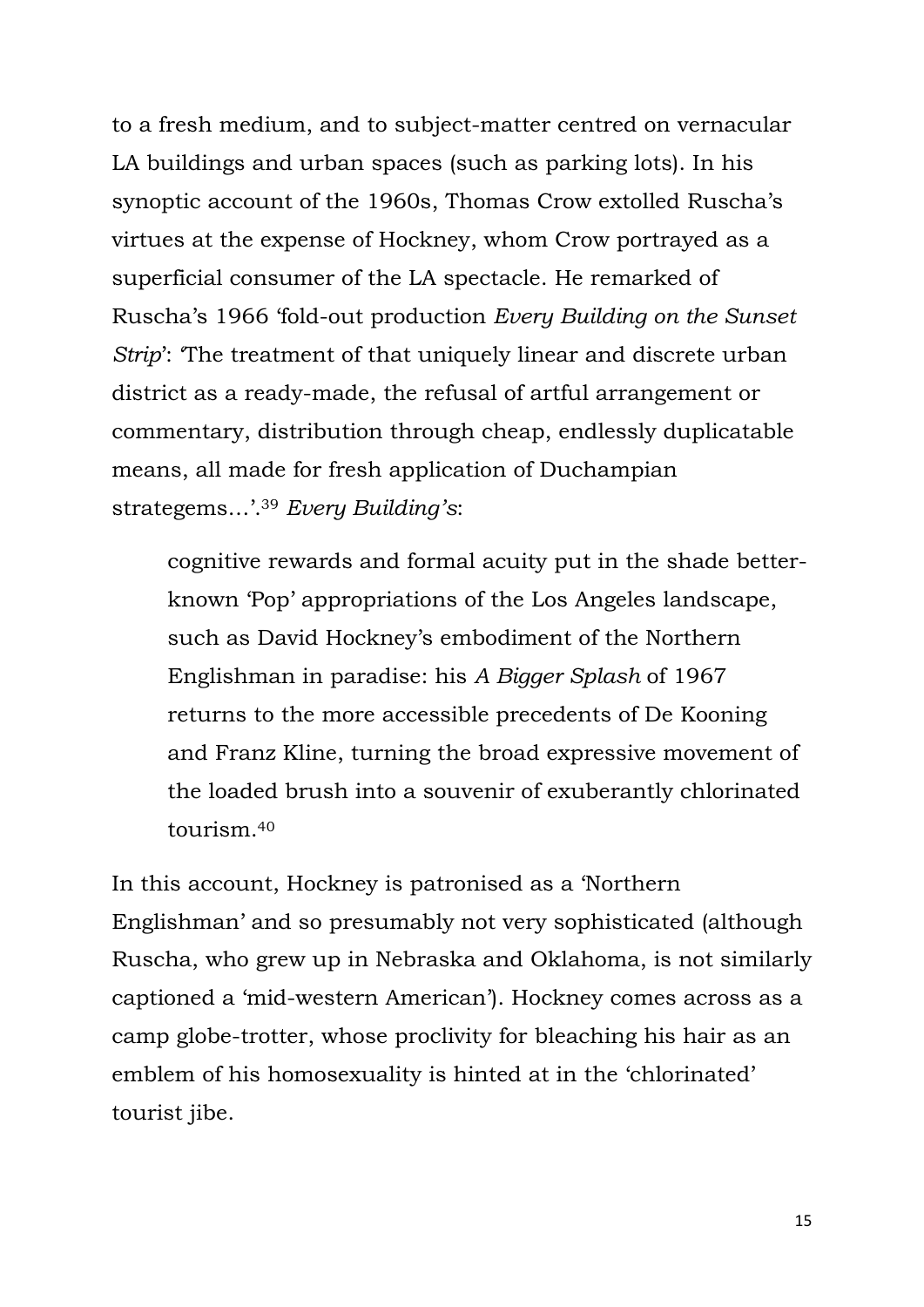As a corrective to this cliched polarisation, it is productive to explore the compatibilities between a pair of artists who moved in the same LA circles and were at least acquainted. In the 1960s, Ruscha was better known for his paintings, and we might note the conjunction between imagery of fleeting, gravity-defying liquid motion in *A Bigger Splash* and that in Ruscha's *Glass of Milk, Falling*, a work of 1967 which was exhibited at the Whitney Biennal (FIG).<sup>41</sup> The Ruscha also projects, to playful effect, a representational corollary for gestural mark-making, with a hint perhaps of it proverbially being no use crying over spilled milk, so injecting darker connotations. Painstakingly rendered liquid is another point of contact, as in word pictures such as *Ripe*, also from 1967.42 It is also worth comparing the Hockney with Ruscha's monumental *Los Angeles County Museum on Fire*, begun in 1965, as the museum's new wing opened, but only exhibited in 1968. Both paintings include expanses of water, and seem subtly poised between perspectival naturalism and an effect of stylisation, whereby architectural imagery is simplified and extracted from any larger urban setting, so that we seem to be looking at a model or blueprint. At a thematic level, both undercut the utopian connotations of sub-modernist LA architecture with a note of threat and transient disturbance, notwithstanding the absence of figures. Hockney's splash, with its elusive narrative suggestion, is matched by the fire afflicting Ruscha's museum at the far left of the composition, to enigmatic, almost Magrittean effect.

It is even possible that Ruscha had Hockney in mind when producing the book *Nine Swimming Pools (and a Broken Glass)* in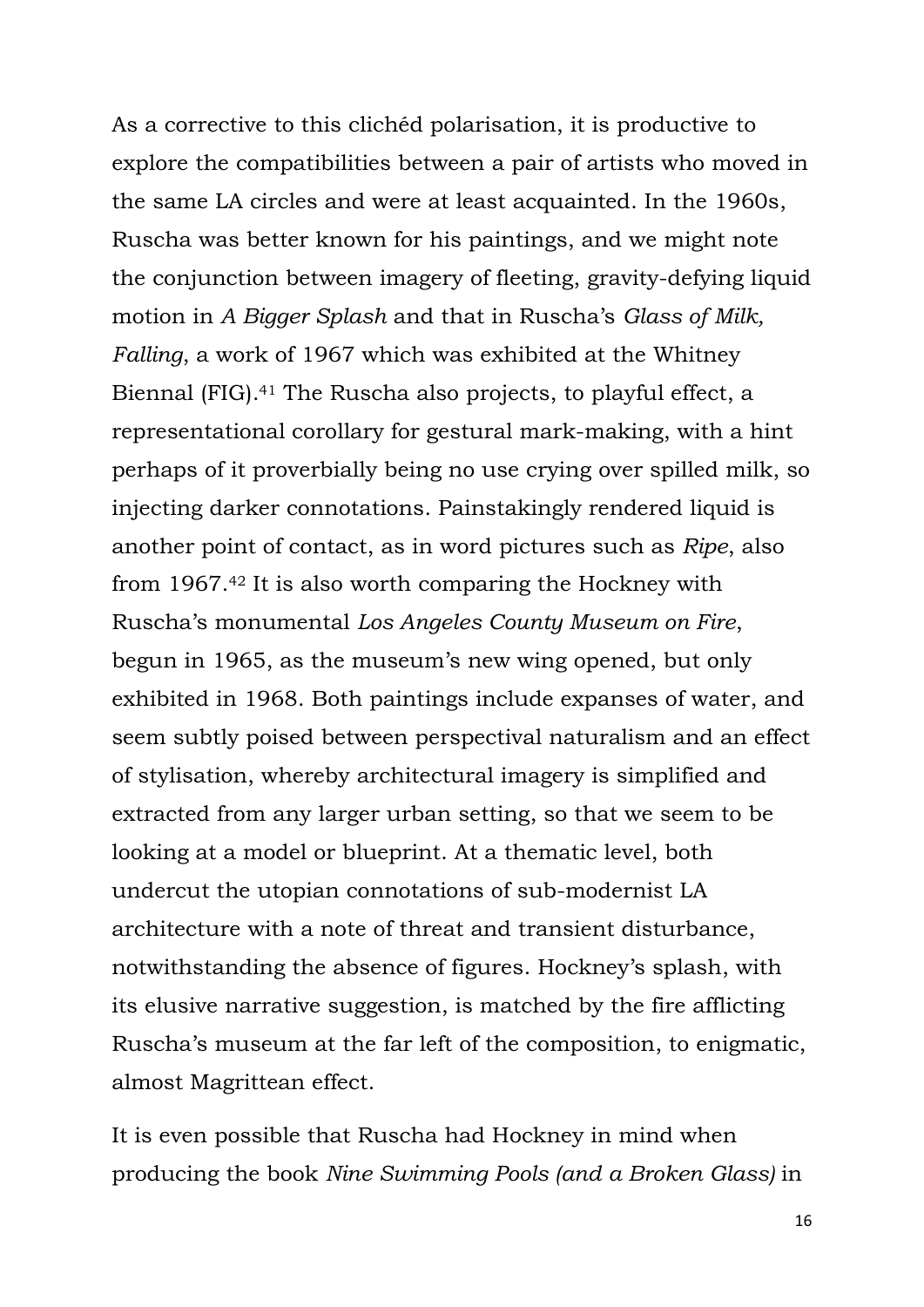1968.<sup>43</sup> This was Ruscha's only exercise in colour photography, but otherwise typically laconic in its approach to this ubiquitous, increasingly banal fixture of post-war housing in Los Angeles and Las Vegas, where he shot several of the images. The absence of human activity, and hence the disconsolate atmosphere, seem more obviously poignant. In *Nine Swimming Pools*, there is the coda of the broken glass, floating in the pool as if to suggest the night before, and to evoke the physical and emotional hazards latent in the most benign of circumstances. The affinity brings *A Bigger Splash* within the trajectory of the pool as a site of death and destruction, deriving additional pathos from the subversion of associations with sensual delight. In Scott Fitzgerald's *The Great Gatsby*, the eponymous hero took his only swim of the summer in the pool of his palatial abode, only to be shot dead in retaliation for a crime he had not committed. With reference to film and TV iconography, Dick Hebdidge remarked that 'the body in the pool as metonym for trouble in paradise is... a recurrent motif bordering on cliché in West Coast sunshine noir'.<sup>44</sup> *Sunset Boulevard* is the archetypal movie reference. Another case is *The Graduate*, like *A Bigger Splash* a work of 1967, first released that December. As it happens, the movie was mainly set between Los Angeles and Berkeley. The pool scenes evoke Ben's successive moods of depression; his emotional alienation from his bourgeois family; and his sexual fulfilment with Mrs Robinson, notably through the daring edit from Ben thrusting up onto the inflatable to landing, as it were, on top of Mrs Robinson in the bedroom. Overall, the coming-of-age narrative projects a 'a scarifying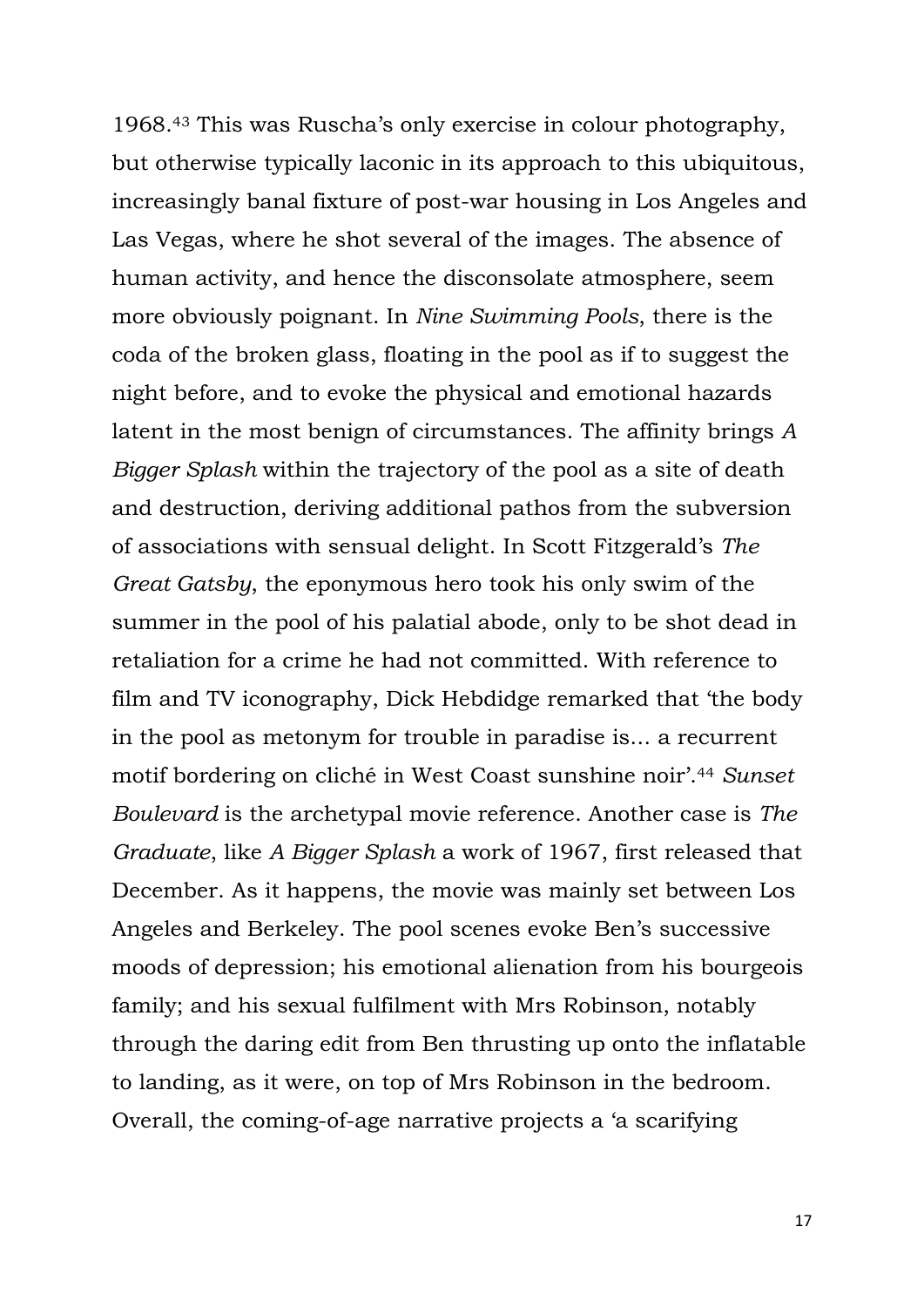picture of the raw vulgarity of the swimming-pool rich', according to reviewer in the *New York Times*. <sup>45</sup>

The notion that whatever we treasure is undercut inevitably by transience was captured by the phrase *Et in Arcadia Ego*. The idea had migrated from Erwin Panofsky's learned discourse on Poussin.46 Literary elaborations included W.H. Auden's 1964 poem of that title.47 The sense that all may not be well in paradise was explored in relation to gay sexuality and Los Angeles in the novel *A Single Man* (also from 1964) by Christopher Isherwood, an old friend of Auden's and a new one of Hockney's. This tells the poignant story of a day in the life of a 58-year-old gay man, struggling with the recent death of his partner, the crushing boredom of his job as a University lecturer, the exasperating neediness of his neighbours and friends, and with his own physical and mental decline. Cumulatively, these induce in George a profound loneliness and melancholy, exacerbated by the frantic but ghastly development of Los Angeles, and the seediness of the older suburbs in which he lives. At the end, after an adventure in and by the sea, he dies. We might discern in *A Bigger Splash* comparable intimations of the fate of an aging, solitary individual, the emptiness of his or her existence echoed by the arid domestic surroundings, who has decided to get up from his or her poolside director's chair, and to seek fleeting release from life's cares in watery sensation, or even a more permanent oblivion. The inclusion of the chair (a chair and lilo were initially present on the terrace of *A Splash*, but then replaced by the cactus bed) and the absence from view of the

18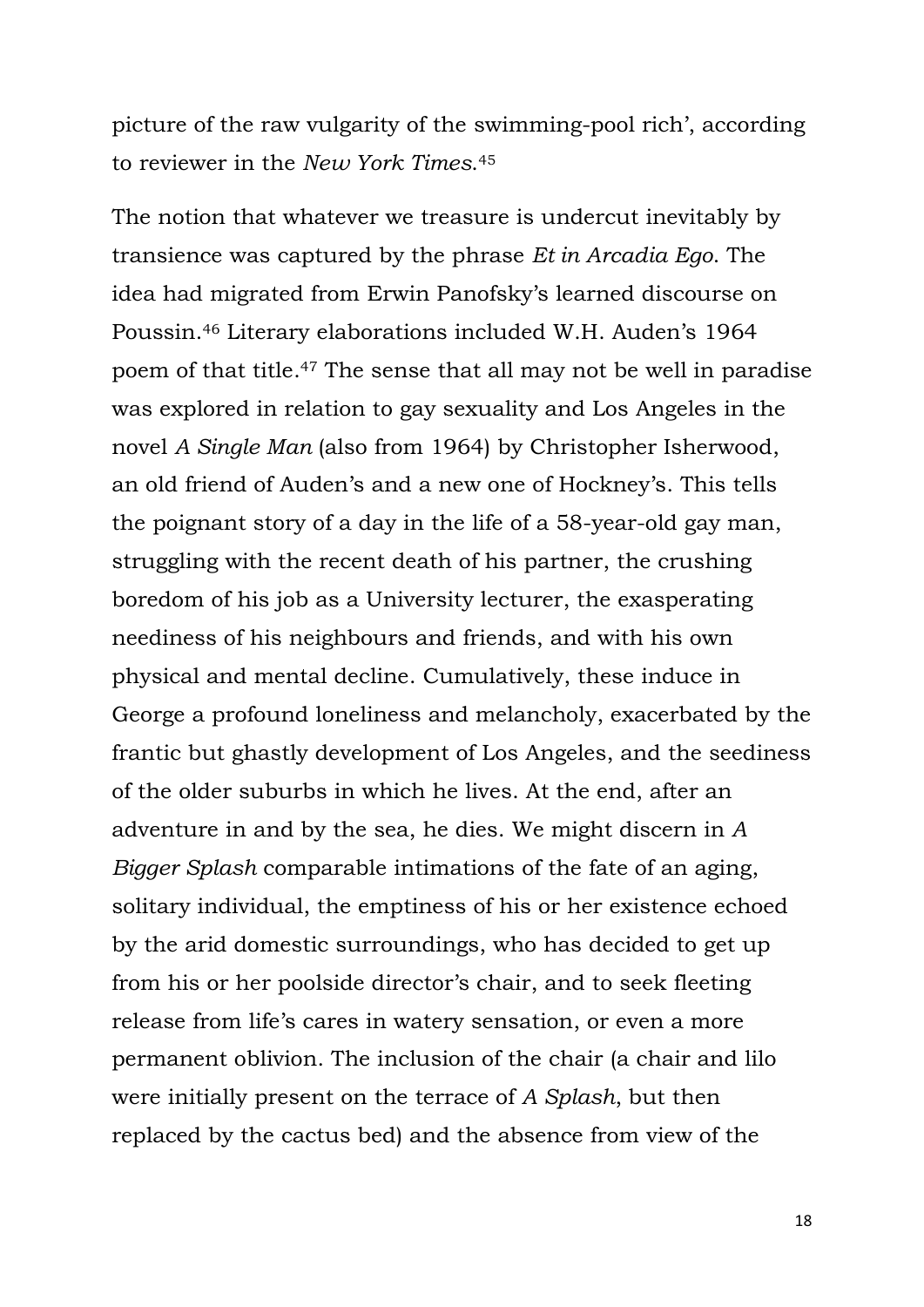diving figure are calculated to trigger speculation about who might have dived in and why.<sup>48</sup>

This crystallises the issue of what it was that Hockney responded to in that particular photograph from the publication about pool construction. In *A Bigger Splash*, he devised an image that in any other aesthetic context would have been deemed a rank failure. What was the point, outside the realm of fine art, of an image that was neither classically still and empty, nor animated by visible human activity, the two recurrent means to celebrate the spectacle of the domestic pool? One concern was surely to generate ambiguity. From the start, one imagines, Hockney read his source image against the grain of its own uplifting connotations. This could have involved the perverse conjecture that something unexpected had just fallen from the sky, causing the dramatic splash. Such an interpretation might have occurred to somebody familiar with the famous classical myth reworked in Auden's poem 'Musée des Beaux Arts' (1938). The old masters, for Auden, were never wrong about suffering and its human position:

... In Breughel's Icarus, for instance: how everything turns away

Quite leisurely from the disaster; the ploughman may Have heard the splash, the forsaken cry,

But for him it was not an important failure; the sun shone As it had to on the white legs disappearing into the green Water, and the expensive delicate ship that must have seen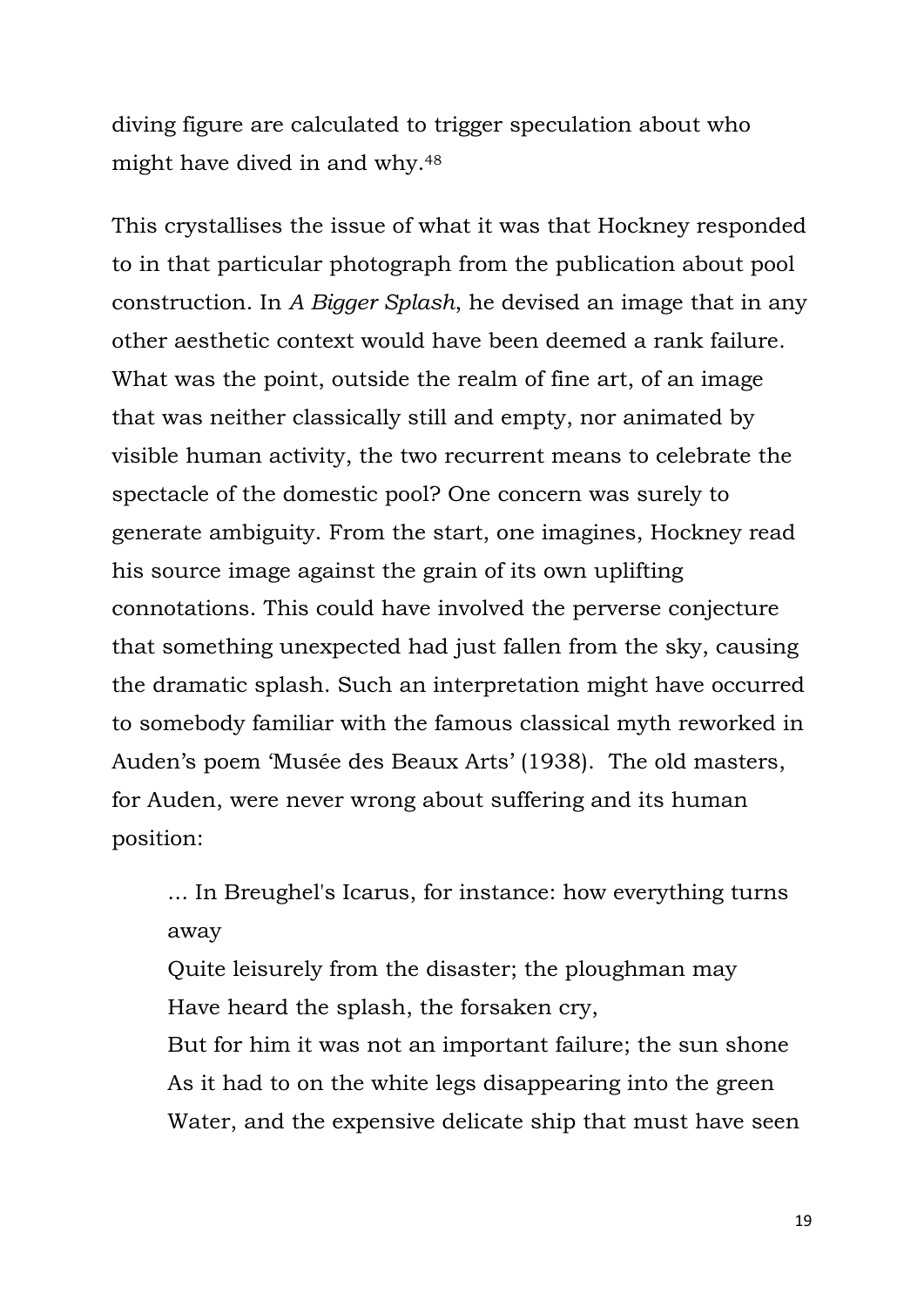Something amazing, a boy falling out of the sky, Had somewhere to get to and sailed calmly on.<sup>49</sup>

Was it a remote Brueghel echo that attracted Hockney, an artist more devoted than most to old master traditions, to the pool image? It does not seem entirely ridiculous to see in *A Bigger Splash* an allusion to the fall of Icarus, and to read the painting as a pictorial variation on the notion that even in arcadia, personal tragedies can occur, individuals can overreach and do terrible harm to themselves, while the rest of us just get on with our everyday lives, armoured by self-protective indifference. I do not want to present Hockney as a misunderstood tragedian, but rather to suggest that the camp, life-enhancing façade of his work may at times veil a proverbial heart of darkness. The emotional ambiguity of the painting may prompt a final juxtaposition with Andy Warhol's electric chair paintings and prints, from a couple of years earlier, in which the silkscreened image is floated against bland, seductively coloured grounds, all the more disquietingly for the absence of human presence and action.

After submitting his vernacular source to the transformations described, Hockney ended up with a large-scale painting in which he presumably felt that he had reconciled multiple objectives. He had produced an eminently accessible and saleable picture; depicted Los Angeles as imbued with arcadian and positive homosexual associations; explored the interchange between art and reality, as well as painting and photography; flirted with contemporary abstraction, both expressionist and 'post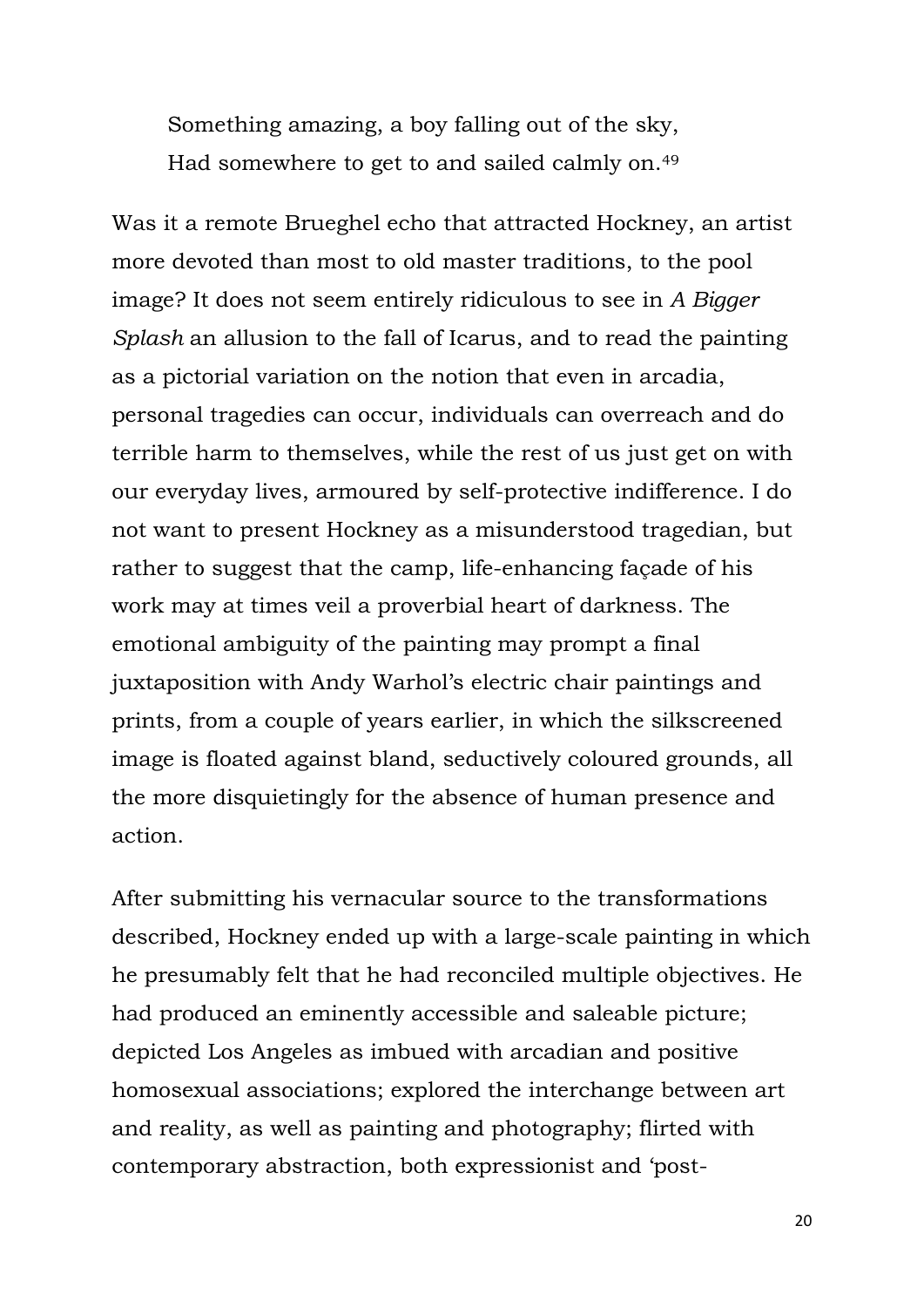painterly', and at the same time aligned his practice with British modernist precursors and with a 'photographic' realism extending from the likes of Hopper and Sheeler through to contemporaries such as Morley and Ruscha; and he had hinted at darker readings, in tune with treatments in recent film and literature, and in line with perceptions amongst his and younger generations that things were alarmingly awry in contemporary America. The engaged viewer might shift pleasurably between these and other possibilities, fresh perhaps from absorbing a charismatic critical text, published that same year in America, which insisted on the demise of the author as the authoritative source of meaning, and on the corresponding birth of active, even playful readers, able and willing to dive into the text, or for that matter painting.50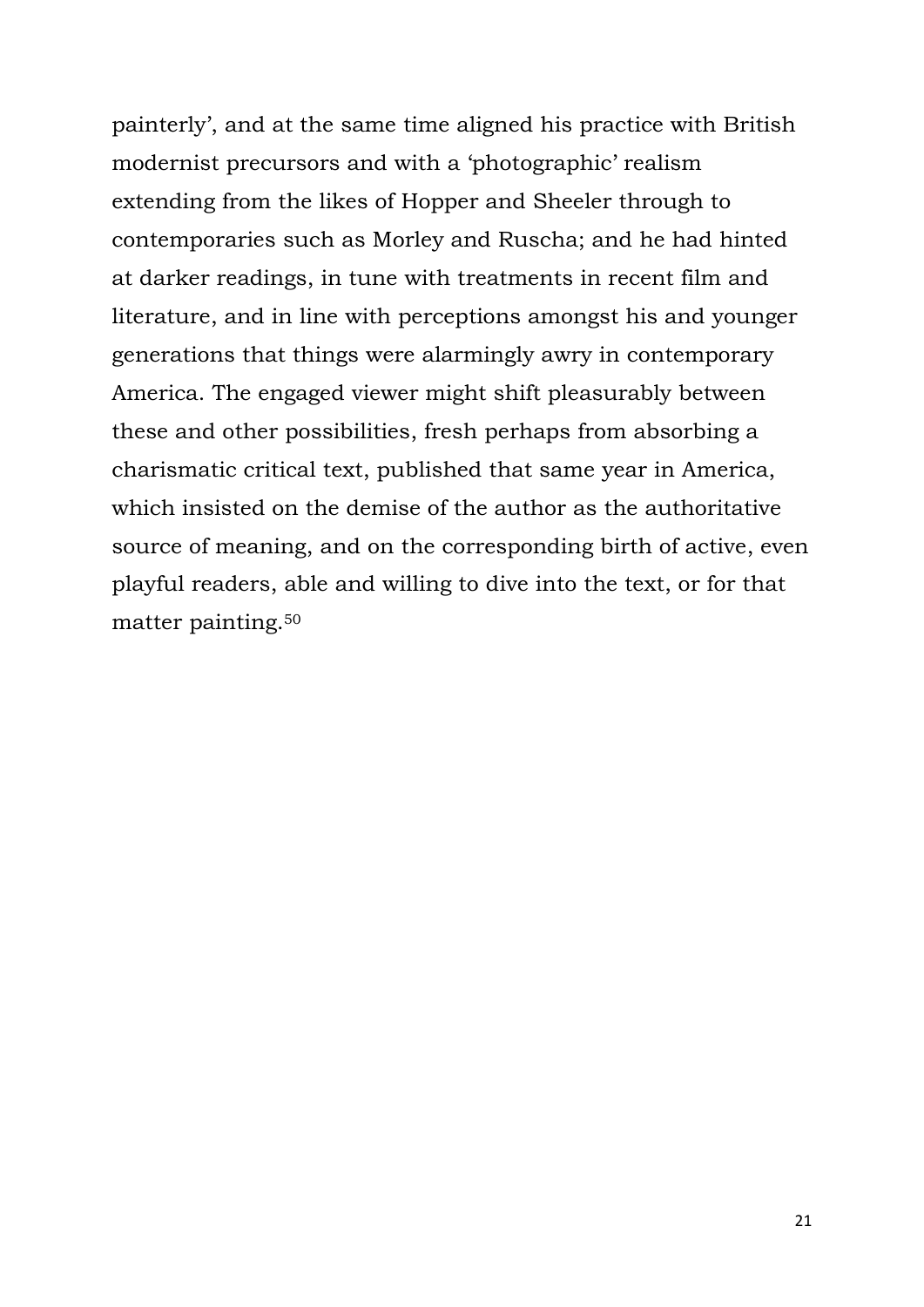<sup>3</sup> *David Hockney by David Hockney*, p. 161.

 $\overline{a}$ 

<sup>4</sup> Exh. cat. *David Hockney: New Paintings and Drawings*, New York (Landau-Alan Gallery) 14 March to 8 April 1967.

<sup>5</sup> Exh. cat. *David Hockney: a splash, a lawn, two rooms, two stains, some neat cushions and a table... painted*, London (Kasmin Ltd) January–February 1968.

<sup>6</sup> The Tate acquired Noland's *Gift* (1961-2) in 1966: see

http://www.tate.org.uk/art/artworks/noland-gift-t00898/text-catalogueentry

<sup>7</sup> See Lisa Tickner, '[The Kasmin Gallery, 1963-1972](http://oaj.oxfordjournals.org/cgi/content/short/30/2/233)', *Oxford Art Journal*, vol. 30 no. 2, 2007, pp. 263

<sup>8</sup> *David Hockney by David Hockney*, p. 126.

<sup>9</sup> Reproduced in David Alan Mellor, *The Art of Robyn Denny*, London 2002, pp. 74 and 114.

<sup>10</sup> On the gay dimension, see Tyler Stallings, 'From Beefcake to Skatecake: Shifting Depictions of Masculinity and the Backyard Swimming Pool in Southern California', in Daniell Cornell (ed.), *Backyard Oasis: The Swimming Pool in Southern California Photography 1945-1982*, Munich, London, New York 2012, pp. 128-171.

<sup>11</sup> CÈcile Whiting, *Pop L.A.: Art and the City in the 1960s*, Berkeley, Los Angeles, London 2006, p. 124.

<sup>12</sup> Andrew Graham-Dixon, 'A Bigger Splash by David Hockney', *Sunday Telegraph*, 13 August 2000.

<sup>13</sup> David Hopkins, *Dada's Boys*, New Haven and London 2007, Chapter 5.

<sup>14</sup> Gavin Parkinson, *The Duchamp Book*, London 2008, p. 63.

- <sup>15</sup> Collection Detroit Institute of Arts.
- <sup>16</sup> 'Big Splash', *Time*, Vol. 73, Issue 20, 18 May 1959,
- <sup>17</sup> Cornell, *Backyard Oasis.*

<sup>1</sup> *A Bigger Splash* (2015, directed Luca Guadagnino).

<sup>2</sup> Nikos Stangos, *David Hockney by David Hockney*, London and New York 1975, p. 125.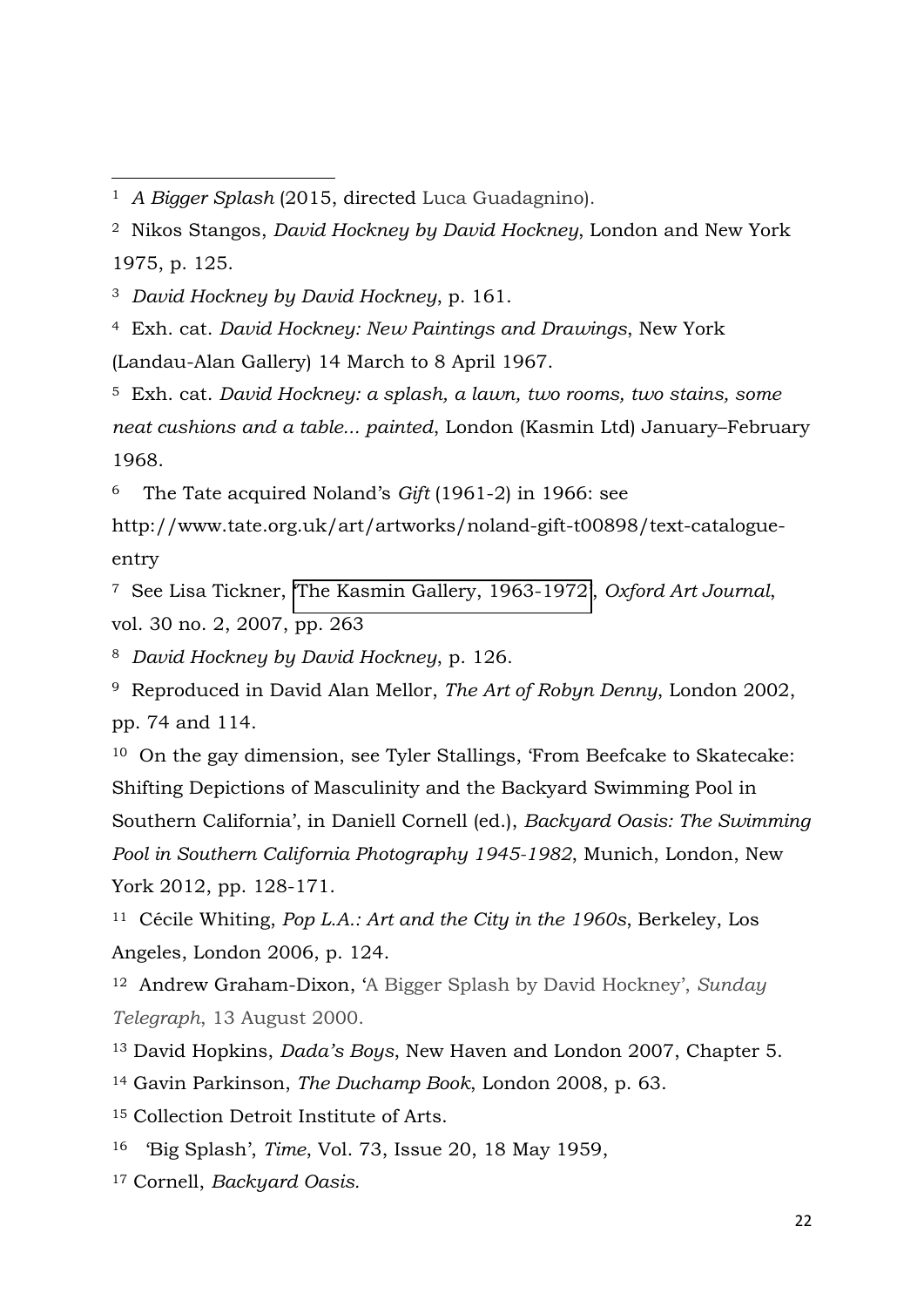See Jennifer Watts, 'Swimming Alone: The Backyard Pool in Cold War California', in Cornell, *Backyard Oasis*, pp. 52-59.

Illustrated in Cornell, *Backyard Oasis,* pp. 107, 110, 111, 121

 *David Hockney by David Hockney*, p. 99.

 *Ibid*, p. 124. *Swimming Pools*, Menlo Park 1959 (my gratitude to Sam Tanis, who had also noted the Hockney connection, for supplying a scanned image).

 *Swimming Pools*, Menlo Park 1959 (my gratitude to Sam Tanis, who had also noted the Hockney connection, for supplying me with a scanned image of this now obscure publication).

*David Hockney by David Hockney*, p.

*Ibid*, p. 169.

*Ibid*, p.

 $\overline{a}$ 

 Exh. cat. *The Painting of Modern Life: 1960s to Now*, London (Hayward Gallery) 2007.

 Exh. cat. *The Photographic Image*, New York (Solomon R. Guggenheim Museum) 1966.

Lawrence Alloway, 'Photo-Realism' (1973), in *Imagining the Present:* 

*Context, Content and the Role of the Critic*, London 2006, pp. 193-8.

*David Hockney by David Hockney*, p. 160.

 See Lawrence Alloway, 'The Paintings of Malcom Morley, *Art and Artists*, February 1967, pp 16-19; 'Morley Paints a Picture', *Art News*, 67, Summer 1968, pp. 42-44 and 69-71.

Alloway, 'Photo-Realism', p. 197.

Private Collection

http://www.lib.berkeley.edu/MRC/pacificaviet.html

Collection Astrup Fearnley Museum of Modern Art, Oslo.

 See Henry Geldzahler, 'Introduction', in *David Hockney by David Hockney*, pp. 17 and 21.

Collection National Gallery of Art, Washington D.C.